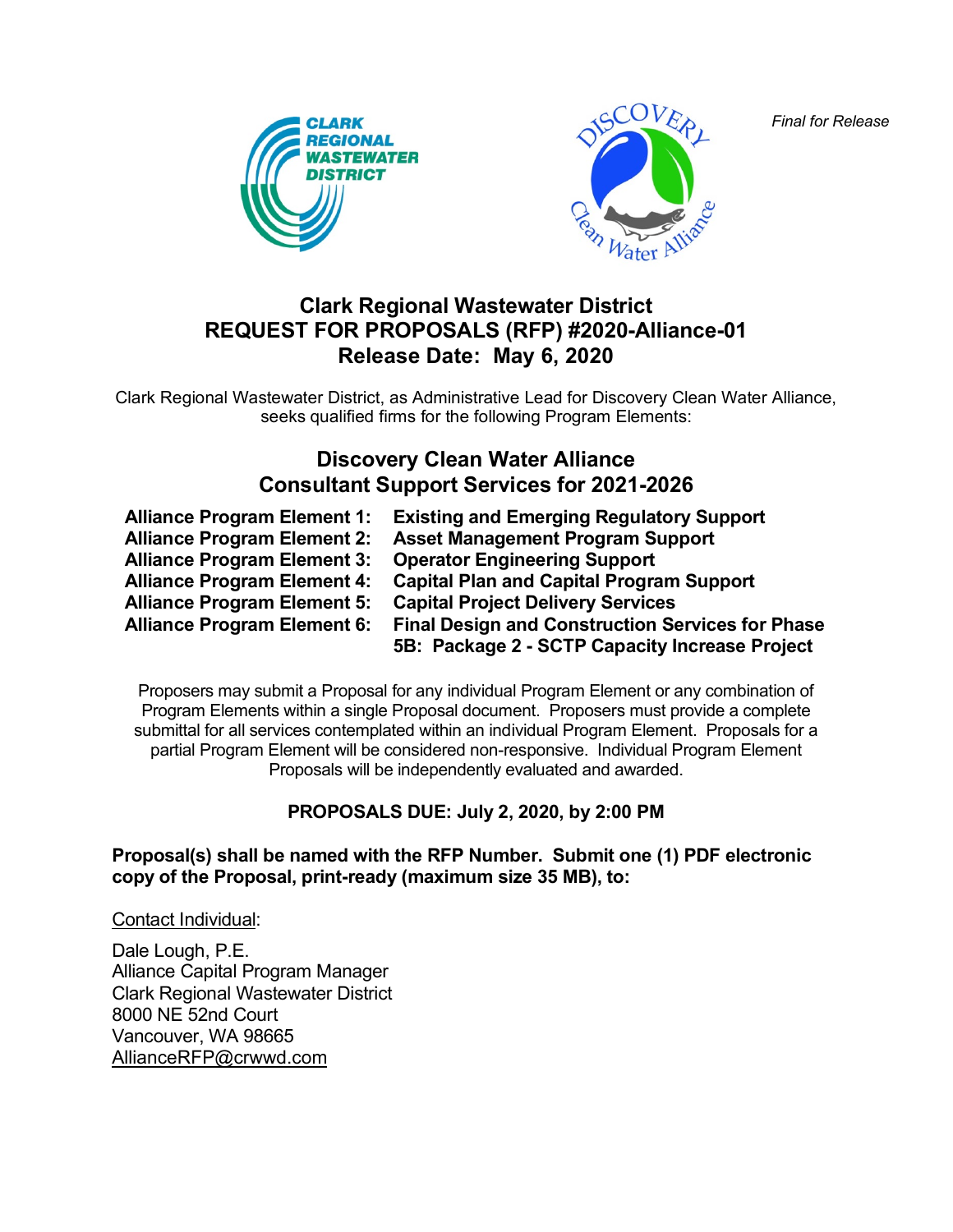## **Table of Contents**

| 1.0  |                                                                  |  |
|------|------------------------------------------------------------------|--|
| 1.1  |                                                                  |  |
| 1.2  |                                                                  |  |
| 1.3  |                                                                  |  |
| 1.4  | Source of Funding/Funds Available/Anticipated Contract Structure |  |
| 1.5  |                                                                  |  |
| 2.0  |                                                                  |  |
| 2.1  |                                                                  |  |
| 2.2  |                                                                  |  |
| 2.3  |                                                                  |  |
| 2.4  |                                                                  |  |
| 2.5  |                                                                  |  |
| 2.6  |                                                                  |  |
| 2.7  |                                                                  |  |
| 2.8  |                                                                  |  |
| 2.9  |                                                                  |  |
| 2.10 |                                                                  |  |
| 2.11 |                                                                  |  |
| 2.12 |                                                                  |  |
| 2.13 |                                                                  |  |
| 2.14 |                                                                  |  |
| 2.15 |                                                                  |  |
| 2.16 |                                                                  |  |
| 2.17 |                                                                  |  |
| 2.18 |                                                                  |  |
| 2.19 |                                                                  |  |
| 2.20 |                                                                  |  |
|      |                                                                  |  |
| 3.0  |                                                                  |  |
| 3.1  |                                                                  |  |
| 3.2  |                                                                  |  |
| 3.3  |                                                                  |  |
| 3.4  |                                                                  |  |
| 3.5  |                                                                  |  |
| 3.6  |                                                                  |  |
| 3.7  |                                                                  |  |
| 4.0  |                                                                  |  |
| 4.1  |                                                                  |  |
| 4.2  |                                                                  |  |
|      |                                                                  |  |

Attachments<br>Attachment A - Proposal Summary Form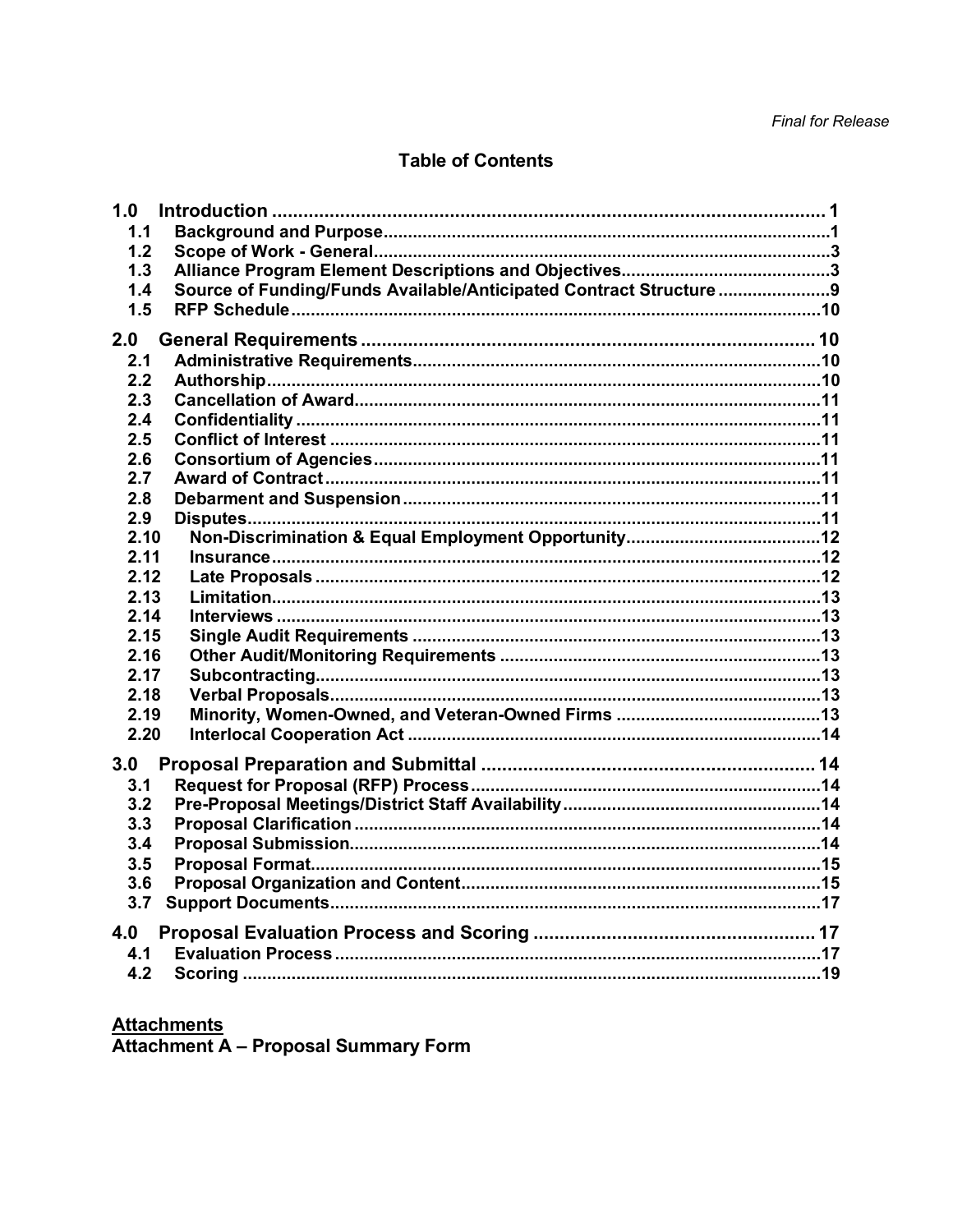#### <span id="page-2-0"></span>**1.0 Introduction**

#### <span id="page-2-1"></span>1.1 Background and Purpose

*Alliance History and Formation*. The Discovery Clean Water Alliance (Alliance) is a regional wastewater transmission and treatment utility providing services to its four Member agencies in Clark County, Washington. Member agencies include the City of Battle Ground, Clark County (County), the City of Ridgefield and the Clark Regional Wastewater District (District). The Alliance was legally formed in 2013 after a period of study and evaluation to determine the most appropriate framework for delivery of regional wastewater services. The figure below depicts the Alliance Corporate and Functional Structure and additional background information on the Alliance is provided on the Alliance website [\(www.discoverycwa.org\)](http://www.discoverycwa.org/). In addition, detailed information about the Alliance's background, assets, etc., can be found in the Alliance 2018 Capital Plan, which is listed as a Support Document in Section 3.7 of this RFP and is available for download on the Alliance website.



*District Role as Administrative Lead*. The District is contracted to provide Administrative Lead services to the Alliance. The Administrative Lead services include executive and administrative services, finance and treasury services and

- 1 -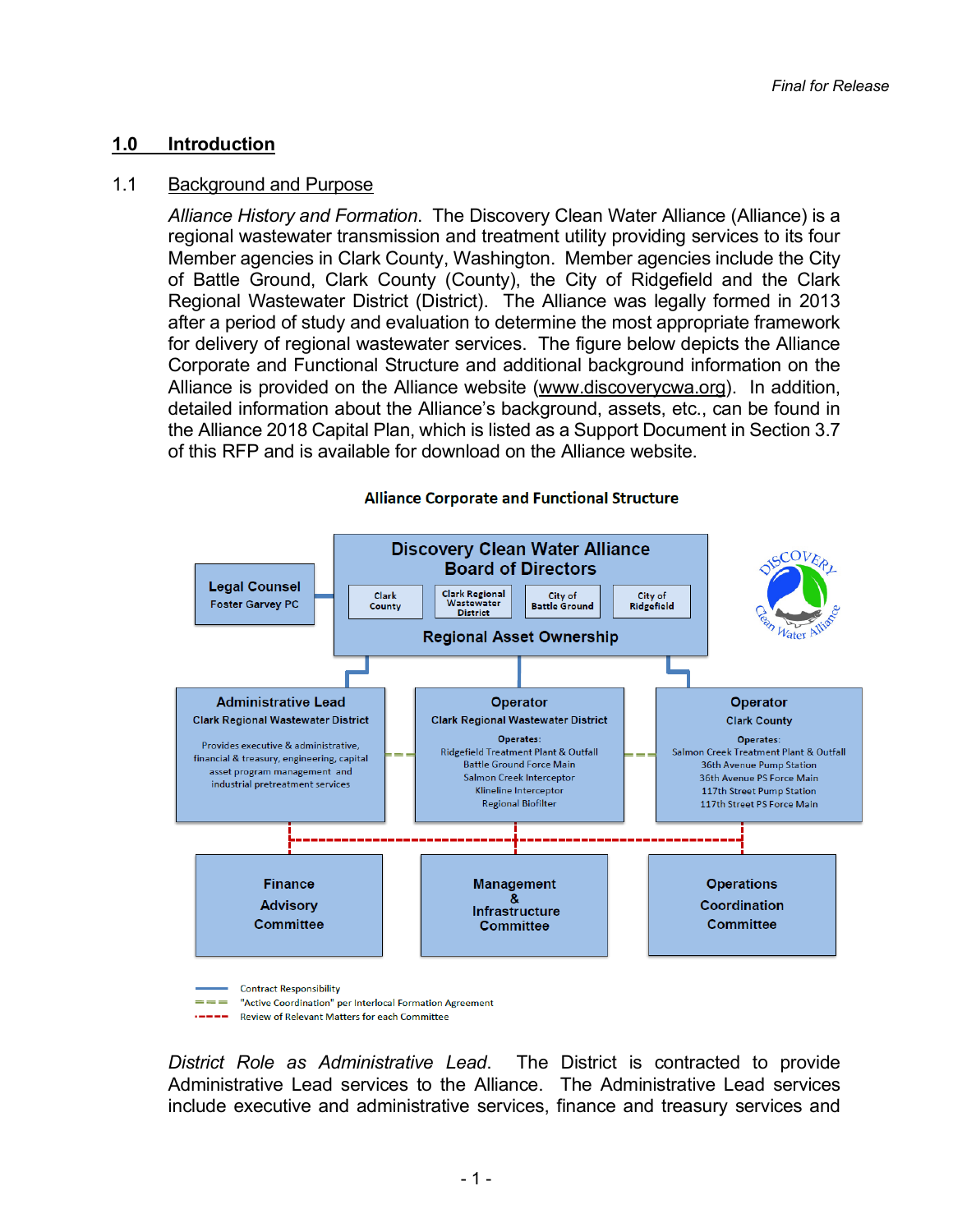engineering services. The engineering services responsibility includes, in part, the work to continually develop and maintain the Alliance Capital Plan and to deliver all individual Alliance capital projects with a value greater than a threshold established with each plan (this threshold amount will be \$64,000 for the 2020 plan).

The District will provide for its capital program responsibilities with a combination of District staff involvement and professional engineering services procured through this Request for Proposals (RFP) process. All contracts for this work will be approved by the District Board of Commissioners, after appropriate notification to the Alliance Board of Directors and/or Alliance Standing Committees. As indicated in the figure on the previous page, Foster Garvey will provide legal services for the Alliance under the existing agreement structure. Proposers do not need to provide legal services as part of the response to this RFP.

*Alliance Capital Plan*. The Capital Plan presents the plan for the Alliance to meet its infrastructure obligations to its Members for regional wastewater transmission and treatment services. These services are delivered by maintaining existing Regional Assets and through construction of new Regional Assets. In terms of existing Regional Assets, the Capital Plan depicts the repair and replacement (R&R) work needed to keep the assets in good working order. With respect to new Regional Assets, the Capital Plan establishes the infrastructure investments needed to address system capacity, new regulatory obligations or new level-of-service commitments. The Capital Plan presents all known near-term and long-term infrastructure project needs for the Alliance in the format of a 2-year, 6-year and 20 year plan.

The first Capital Plan was developed in 2014 to address 2015-2016 biennium needs with subsequent plans produced in 2016 and 2018. The 2020 Capital Plan is currently under development to support 2021-2022 biennium needs. Each plan has provided programmatic advancements as the Alliance works towards a fully sustaining capital infrastructure management program. An example of the programmatic advancement is the development of a condition and criticality assessment process for the two regional pump stations and two regional treatment plants in the 2018 Capital Plan. This process provides the tools to assign scores for risk of failure and consequence of failure for individual components. These scores facilitate a prioritized list of needs to address in the Capital Plan.

*Alliance Infrastructure Management Program Approach*. Consultant support has been essential for the development of the Capital Plan work and continued support is required in the future. Several system-wide assessments (facilities, control systems, regional transmission risk and reliability, gates and actuators, etc.) are contemplated for the 2021-2022 biennium which will involve consultant support. The asset management program is in the early stages of development and consultant support is needed to advance certain focus areas. Consultant input and perspective on the current and future regulatory/financial climate is needed to ensure the capital program appropriately contemplates future requirements. These support needs are more fully described in the scope of work section below and are intended to provide comprehensive Alliance program support for the 2021-2026 timeframe.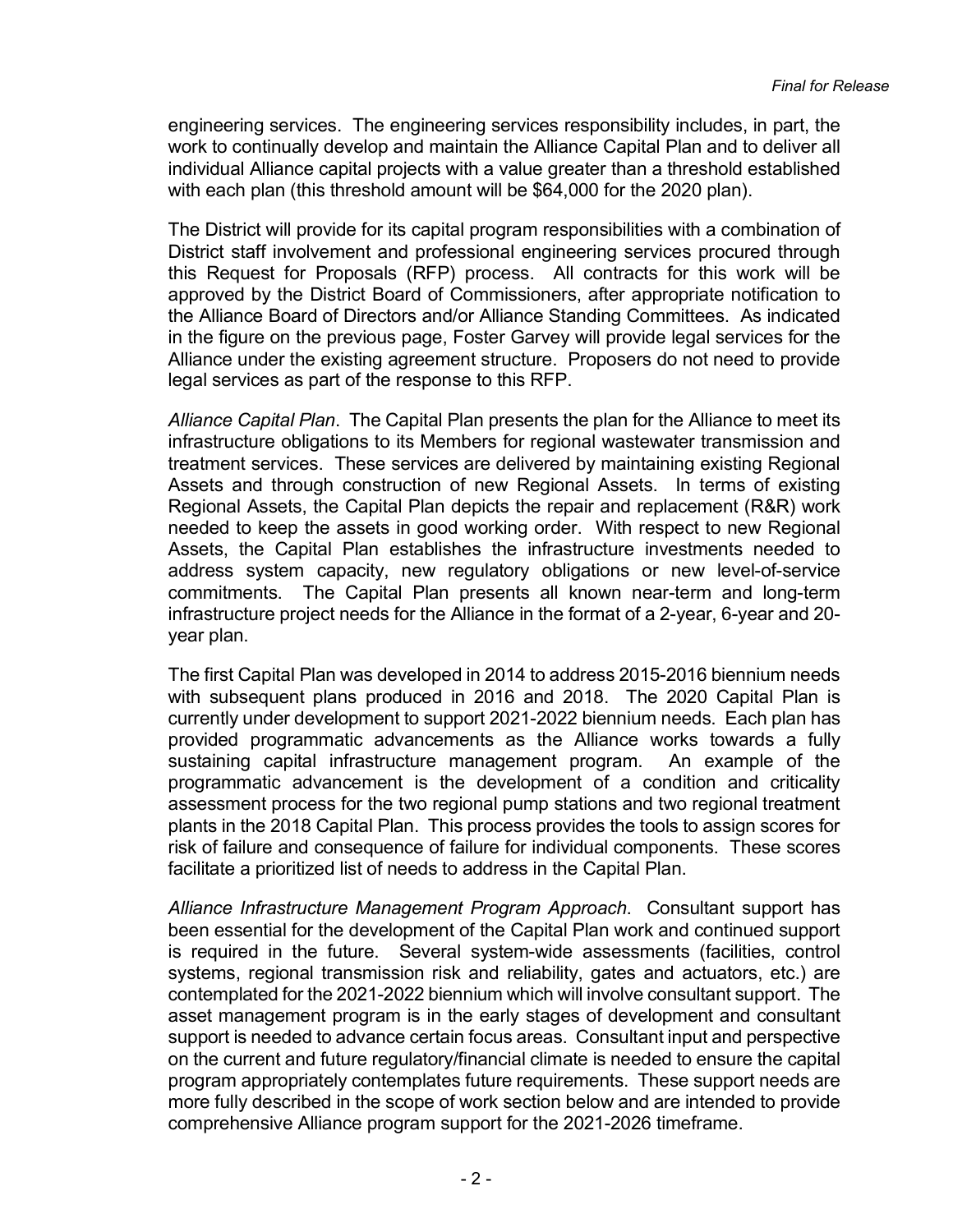*District and County Roles as Operators*. The District and County are contracted to provide Operator services to the Alliance, as depicted in the Alliance Corporate and Financial Structure above. Operators have full power and authority to control the operation of the Regional Assets under separate contract with the Alliance, including making decisions on the use or application of processes, equipment and facilities, and controlling other operating decisions. Operators coordinate actively with the Administrative Lead and report regularly to the Alliance Board. Access to consultant support is a beneficial resource for Alliance Operators as issues are addressed during the normal course of operating Alliance Assets.

#### <span id="page-4-0"></span>1.2 Scope of Work - General

The Proposer scope of work will be to support and supplement District and County staff to deliver the Alliance Program Element sections listed in this RFP during 2021- 2026. The District anticipates providing program oversight and project management-level coordination and direction to the Proposer efforts and will rely on the Proposer to provide technical expertise and project management resources to assist in delivery of the work. Operations staff from the District and County are key stakeholders and active participants in this effort. It is intended that the Proposer will work closely with, and largely as an extension of, District and County staff. The Proposer will also actively engage Alliance Members through the Standing Committees and Alliance Board processes to ensure a high level of understanding and endorsement for the work.

#### <span id="page-4-1"></span>1.3 Alliance Program Element Descriptions and Objectives

The work procured under this RFP process will be identified under the specific Program Elements described in this section. Proposers may submit a Proposal for any individual Program Element or any combination of Program Elements within a single Proposal document. Proposers must provide a complete submittal for all services contemplated within an individual Program Element. Proposals for a partial Program Element will be considered non-responsive. Individual Program Element Proposals will be independently evaluated.

*Alliance Program Element 1: Existing and Emerging Regulatory Support***.** This Program Element is intended to capture all of the work required to ensure compliance with existing local, state, and federal regulatory requirements as well as potential future requirements. Examples of the type of work contemplated for this Program Element include, but are not limited to, the following:

• Existing Permit Requirements Technical Support. The Alliance is subject to a number of permits from regulatory agencies, some of which are listed on the Alliance website on the Administrative Framework page under "Title 7 – Environment." Examples of treatment plant permits include National Pollutant Discharge Elimination System (NPDES) permits from the Washington State Department of Ecology (Ecology), coverage under the General Permit for Biosolids Management from Ecology, and Air Discharge permits from the Southwest Clean Air Agency (SWCAA). It is anticipated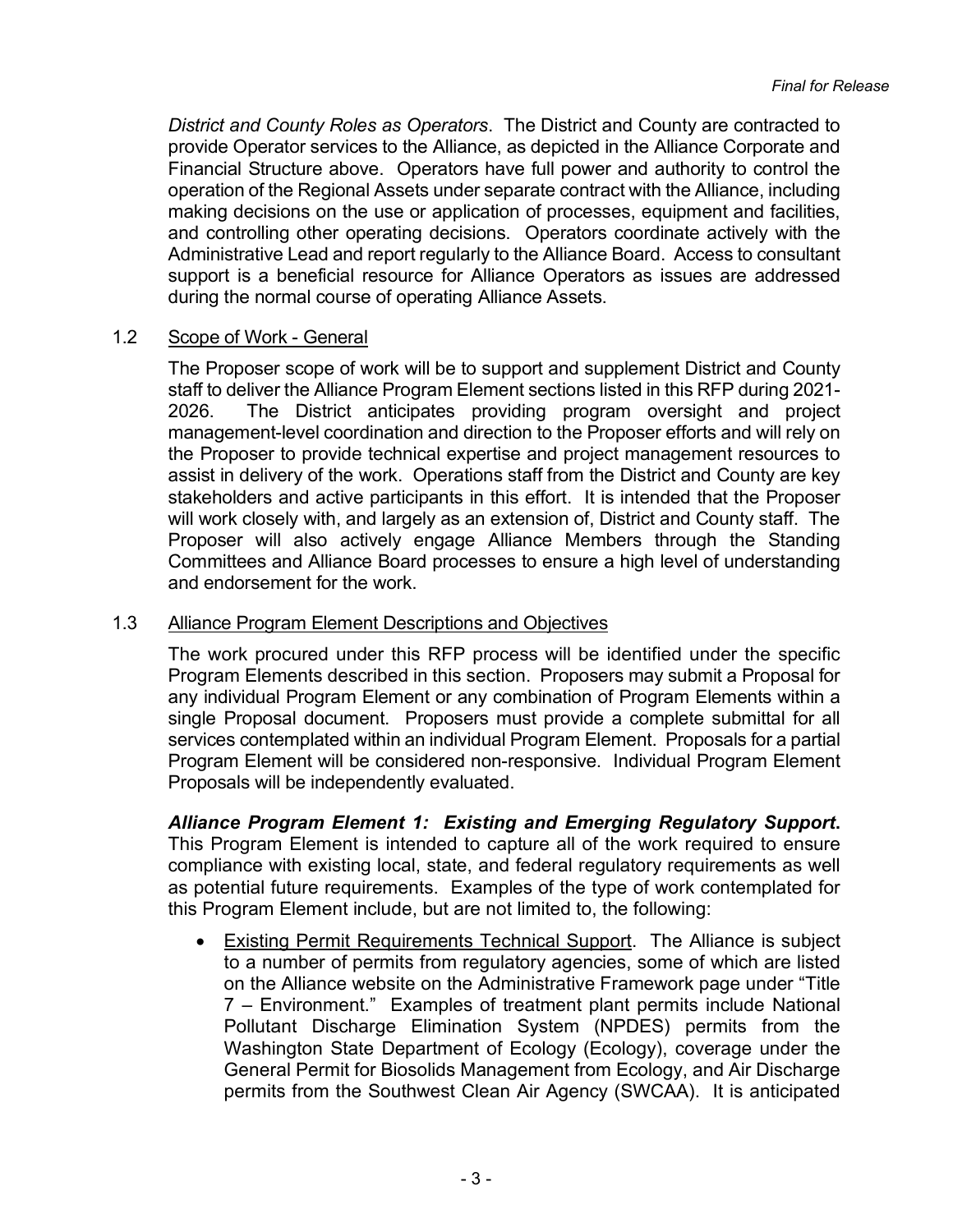that all of these permits will require modification or renewal within the 2021- 2026 timeframe covered by this consultant selection process.

Consultant support services may include negotiation of permit renewals by providing technical expertise, agency engagement support, and preparation of permit application packages. Proposers will demonstrate experience in working with Ecology and SWCAA, or similar agencies, to support utilities with permit modifications or renewals in Proposals addressing this Program Element.

• Emerging Regulatory Trend Monitoring. As described above, Alliance assets are governed by a variety of existing permits. However, the regulatory landscape is dynamic with potential new requirements emerging from local, state, and federal processes. Alliance staff are able to identify and monitor some emerging issues through various sources such as Ecology listservs and WEF and NACWA email groups and have access to legal expertise and support, but are looking for technical assistance with understanding emerging issues and how they might impact Alliance facilities. Examples are processes such as the Ecology/EPA process to address Water Quality Standards related to Human Health Criteria (the "fish consumption" rule), the current Columbia River temperature impairment (part of the Clean Water Act 303(d) list process currently being litigated in the federal court system) , efforts at the state and federal levels to address Perfluoroalkyl and Polyfluoroalkyl Substances (PFAS), and modifications to air permit standards at the state and local level.

Support services may include identifying emerging rules, providing assessment on how they apply to Alliance assets, and technical expertise and support with engaging the rules in parallel with Alliance staff and legal counsel. Proposers will include materials that demonstrate knowledge and experience in tracking, evaluating, and engaging emerging regulatory issues at the local, state, and federal levels that extends beyond resources already available to the Alliance.

*Alliance Program Element 2: Asset Management Program Support***.** This Program Element is intended to capture all of the work required to advance the Alliance asset management program, in coordination with the Operators. As noted in Section 1.1, the Alliance is in the early stages of development of an asset management program and consultant support is needed to advance certain focus areas. Examples of the type of work contemplated for this Program Element include, but are not limited to, the following:

• Supporting the Administrative Lead and Operators to advance the asset management program by building upon the asset management review and assessment performed in 2017 (which is listed as a Support Document in Section 3.7 of this RFP). This assessment established the asset management maturity level of the Alliance and provided a prioritized plan for advancement of the program. Based on initial discussions between the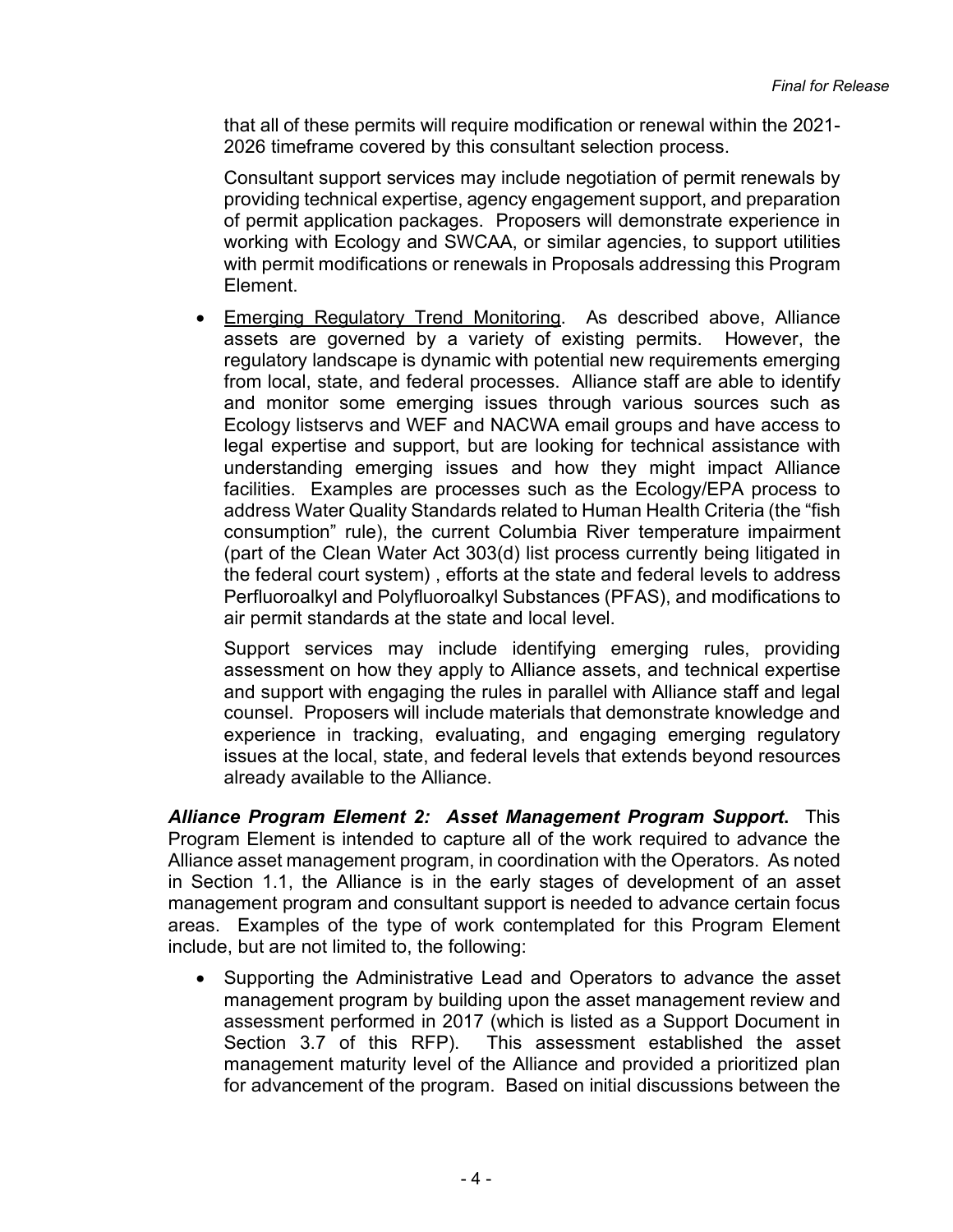Administrative Lead and Operators, some of the themes that the Alliance plans to address in the 2021-2026 timeframe include:

- $\circ$  Theme 8 Prioritized Plan for Information Technology Functional **Requirements** 
	- Alliance members utilize several software packages for financial and asset accounting including: Lucity, MPulse, Springbrook, and Workday.
	- **The Alliance needs assistance in evaluating how these** disparate platforms can be modified to more readily share critical information.
- $\circ$  Theme 13 Asset Inventory
	- **Information on Alliance assets is housed in several forms at** this time and staff need assistance with developing an asset inventory and hierarchy that that is consistent and applies to all Alliance Assets.
	- Access to the asset inventory should be easily available and accessible to all appropriate staff.
	- **The asset inventory supports financial reporting requirements.**
- $\circ$  Theme 14 Asset Information Standards
	- Staff need assistance with defining a consistent structure of information and data.
	- This Theme closely relates to Theme 13 as it covers definition of asset hierarchy and data quality.
- $\circ$  Theme 16 Information Management
	- Asset data must be maintained and validated. Staff need assistance with development of processes to ensure that data and information are current.
- $\circ$  Theme 29 Materials Management
	- Inventory existing equipment and provide a list of critical spare parts and procurement plan for non-critical spares. Consultant staff will demonstrate experience with identification of spares required for water/wastewater facilities.
	- Staff need assistance with development of an inventory management system to track and replace spare parts as needed.

District and County staff have historical and institutional knowledge in these areas and seek consultant support to augment this knowledge and assist in developing and implementing programs addressing the themes listed above. Proposers will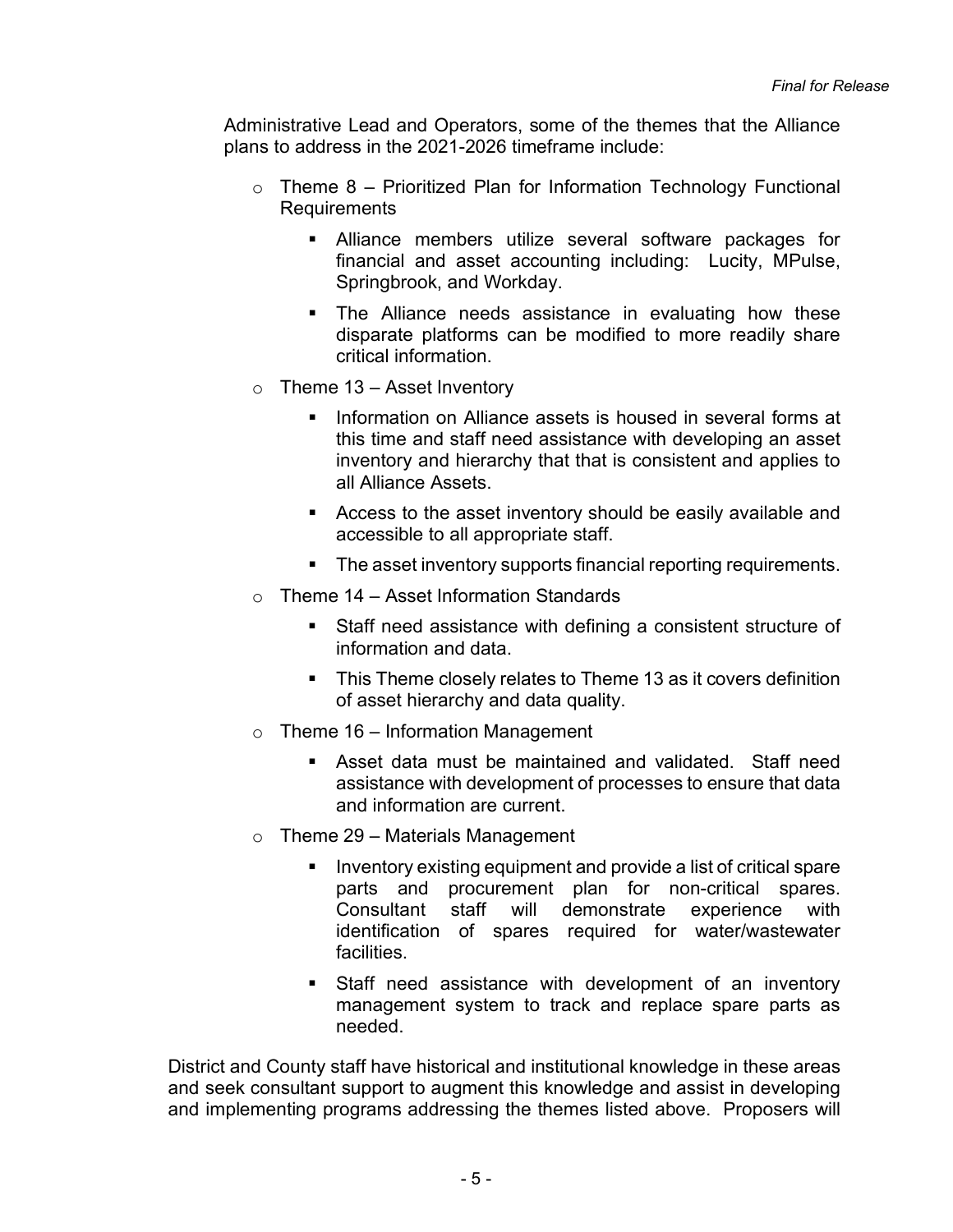demonstrate experience in asset management program development and implementation consulting for the themes above in Proposals addressing this Program Element.

*Alliance Program Element 3: Operator Engineering Support***.** This Program Element is intended to capture all of the work required to support the District and Clark County in their role as Alliance Operators. Alliance Operators have authority to execute projects with a value less than a threshold established with each Capital Plan (\$64,000 for the 2020 plan). As such, Operators may need access to consultant resources with expertise in the following areas:

- Wastewater process analysis, troubleshooting and operational optimization
- Performance testing and documentation
- SCADA and PLC programming support
- Operational business needs assessment including staffing studies
- Equipment replacement business case assessment
- O&M manual and SOP preparation
- Staff technical training

Work contemplated under this Program Element may be short in duration and require a quick response. Proposers will demonstrate experience in scope areas described above in Proposals and examples of how they have supported operations staff on an as-need basis will be helpful.

*Alliance Program Element 4: Capital Plan and Capital Program Support***.** This Program Element is intended to capture all of the work required to maintain a relevant and forward-looking Capital Plan. As noted in Section 1.1, the Alliance has built an initial Capital Plan process and is seeking consultant support to maintain and enhance the program. Examples of the type of work contemplated for this Program Element include, but are not limited to, the following:

- Capital Plan Support. Supporting District staff work to update the Capital Plan at least every two years in coordination with the biennial budget process. This work would include:
	- o Performing infrastructure system assessments, either directly or subcontracted, of Alliance assets or asset components to determine condition and needs. Example assessments may include:
		- Underwater outfall inspections
		- Electrical transformers and medium voltage power distribution
		- Facilities (roof, paint, windows, doors, etc.)
		- **Buried pipelines**
		- **Backup generator systems**
		- Regional transmission systems (redundancy and repair)
		- Control systems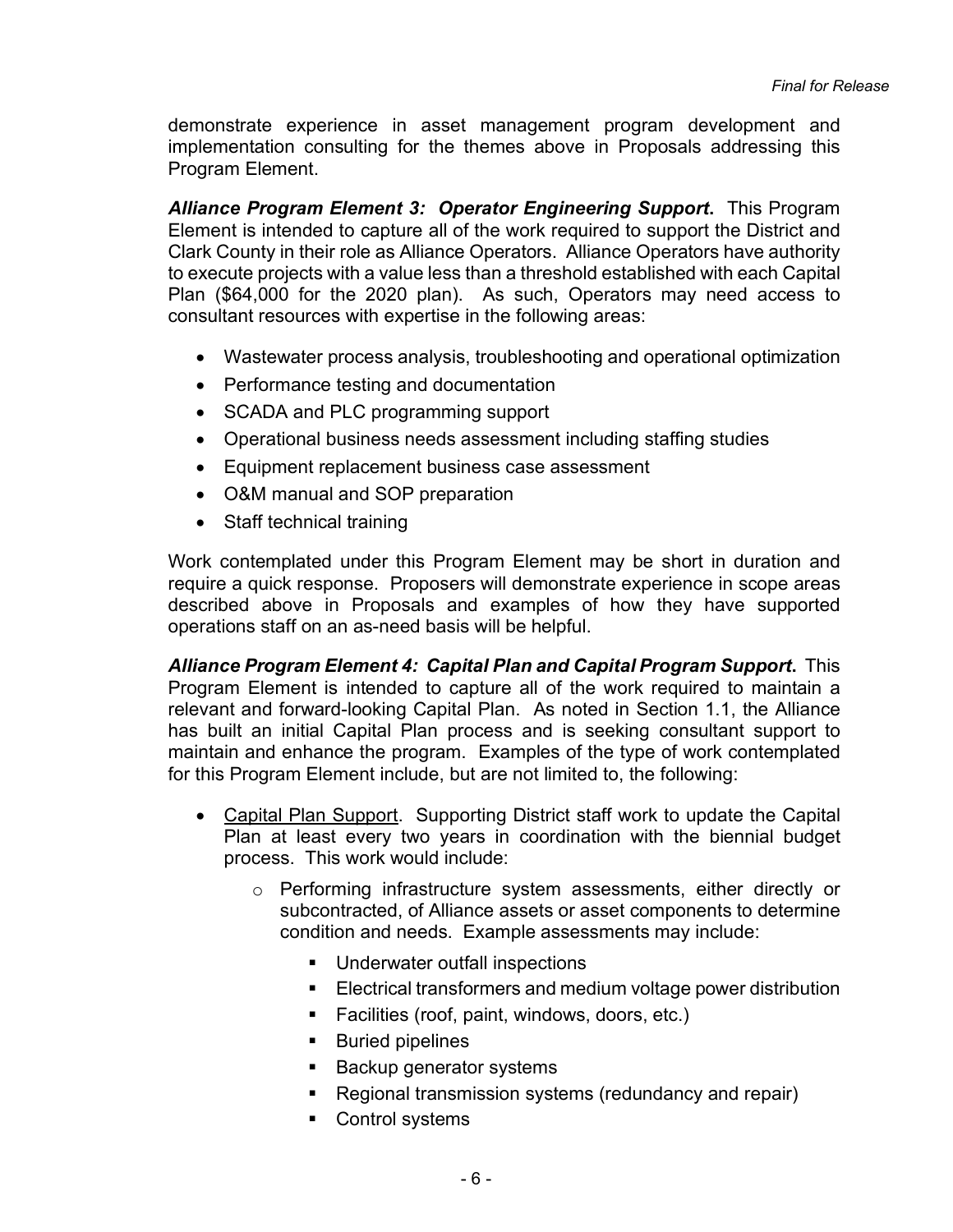- Pumping systems
- **Treatment equipment**
- $\circ$  Cataloging of assessment information into a prioritized list based upon condition and criticality
- $\circ$  Limited scoping and pre-design of identified needs to refine project definition and cost. Cost estimates to be based upon guidelines established in Capital Plan.

The work products from the items listed above will inform future Capital Plans and identify projects in the following two categories:

- $\circ$  New asset projects based upon capacity needs, regulatory changes, or change in level of service, and
- o Existing asset projects based on the condition assessments and associated prioritization.

District staff are responsible for developing each Capital Plan and seek support from consultants to provide additional technical expertise and resources through the Capital Planning process. Proposers will demonstrate experience in condition assessments, capital plan development, and project scope development and cost estimating.

• Capital Program Support. As noted in Section 1.1, the District provides Administrative Lead services via a contract with the Alliance which includes executive and administrative services, finance and treasury services and engineering services. Due to programmatic needs and workload for current staff, consultant support may be required at various times during the 2021- 2026 period to advance aspects of the Capital Program and serve as an extension of staff. This work may include leading and coordinating efforts on behalf of the Alliance in coordination with key stakeholders. Proposers will demonstrate experience with providing staff augmentation services at the program management level to assist clients with research, assessment, evaluation and presentation of findings to stakeholder and decision-making audiences, such as the Alliance Standing Committees and Alliance Board of Directors.

*Alliance Program Element 5: Capital Project Delivery Services***.** This Program Element is intended to capture all of the work required to implement specific projects listed in current and future Capital Plans or covered under an annual Allowance. Projects may include work on existing assets as part of the Repair and Replacement Program, or new assets as part of the Capital Improvement Program. Projects covered under this Program Element are those with an estimated construction cost of \$5 million or less in 2020 dollars.

The scope of services may include the following as appropriate and required for the type and scope of individual projects: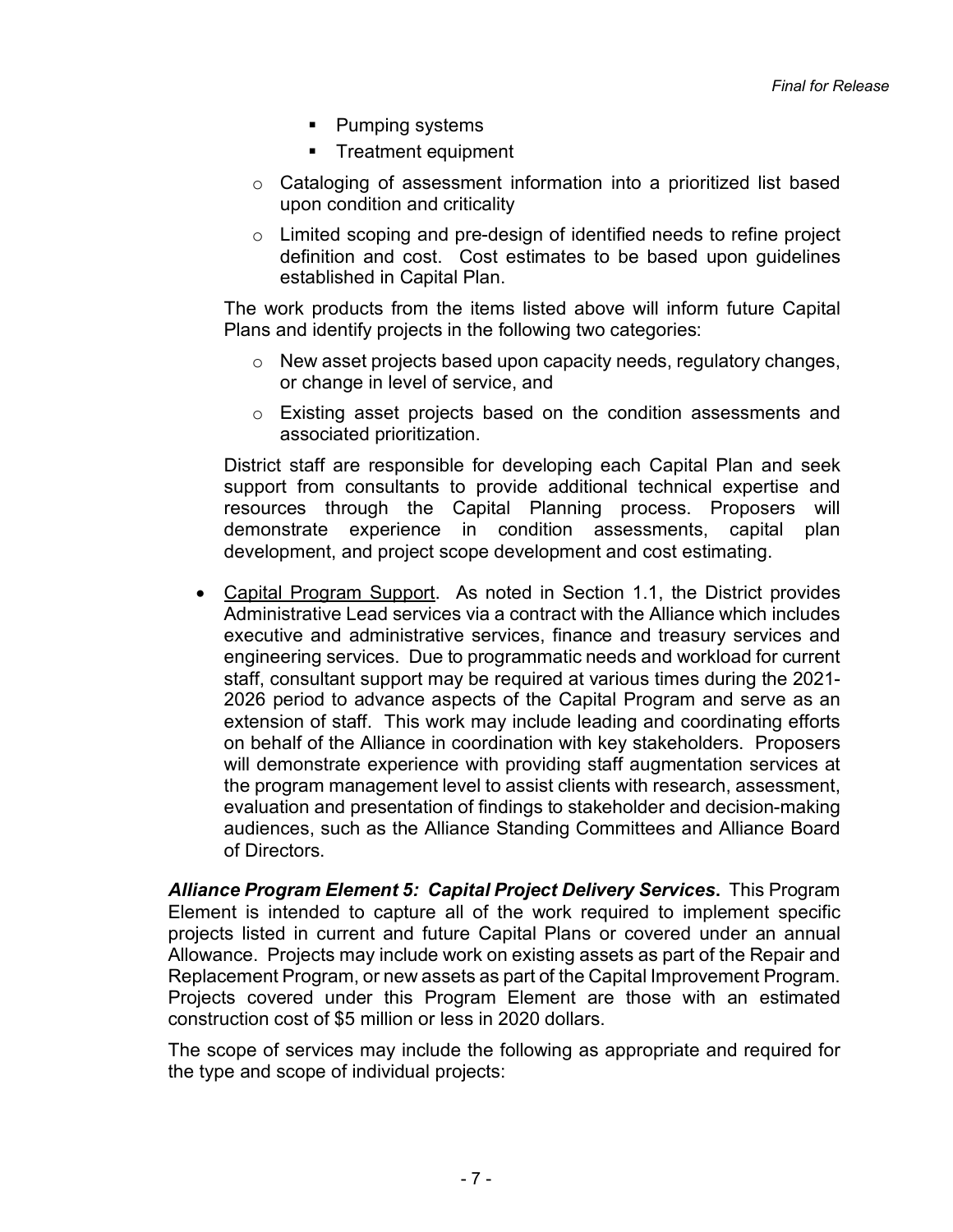- Permitting (including environmental, archaeological, site plan review, engineering report, and building review),
- Engineering design,
- Construction management/inspection (the District anticipates providing a Construction Manager for these projects, but may need contracted support for inspection services),
- Project management, and
- Other related work, as needed.

An example of the types of projects expected to be covered under this Program Element can be found in the 2018 Capital Plan and Draft 2020 Capital Plan provided as Support Documents in Section 3.7 of this RFP.

The Capital Plan is updated biennially with the anticipation that new projects may be added and/or project sequencing updated to reflect the overall Alliance priorities. Similarly, projects may come up during the year that are not explicitly identified in the Capital Plan, which are covered by an annual allowance. This procurement effort is intended to secure the services necessary to address any of the work typically associated with regional wastewater transmission (gravity flow large-diameter interceptors, pump stations and force mains) and treatment infrastructure, including specialty areas such as odor control systems, instrumentation and control systems and facility improvements. Proposers will demonstrate experience in delivering the types of projects listed in the current and past Capital Plans in Proposals.

*Alliance Program Element 6: Final Design and Construction Services for Phase 5B: Package 2 - SCTP Capacity Increase Project***.** This Program Element is intended to capture all of the work required to prepare bid/construction documents and provide design office engineering and inspection services during construction for the Phase 5B Project: Package 2 – Salmon Creek Treatment Plant Capacity Increase. A Schematic Design Report for the Phase 5B project was prepared by Jacobs in February 2019. After publication of that report, the project was split into two packages. The first, Package 1 – Salmon Creek Treatment Plant Odor Control and Existing Facilities Improvements, is under construction and is not covered under this Program Element. The second package, referred to as Package 2 – Salmon Creek Treatment Plant Capacity Increase, involves providing additional capacity at the plant through construction of a new secondary clarifier and aeration basin, return activated sludge (RAS) pumping improvements, addition of a new blower, and demolition of an existing secondary clarifier, among other improvements. A project definition report including 30% design drawings for the major elements is listed as a Support Document in Section 3.7 of this RFP.

Work under this Program Element involves developing the "Package 2" project into a final set of bid/construction documents and providing engineering support during bidding and construction of the improvements. Inspection services will also be required to augment District construction management staff (the District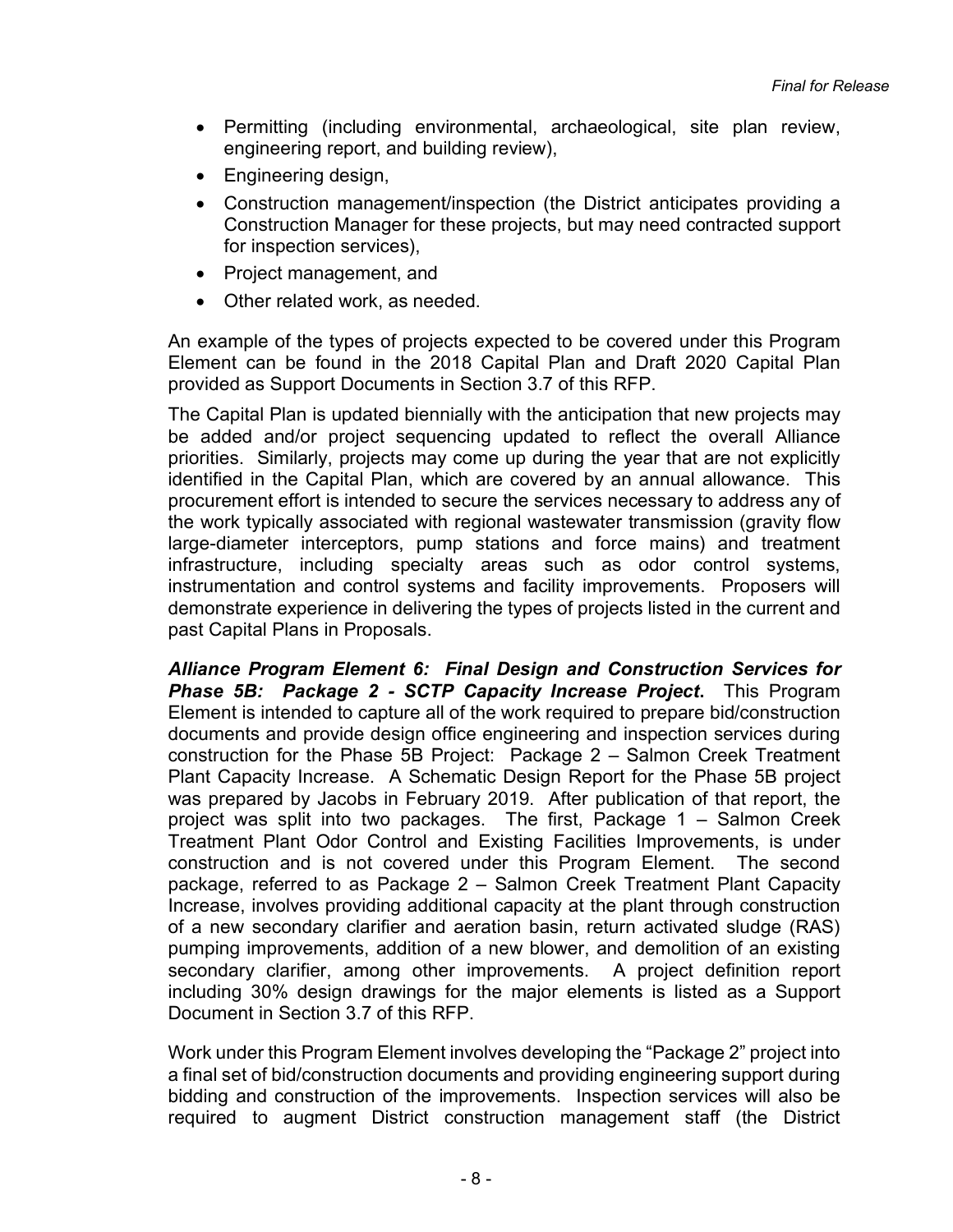anticipates providing a Construction Manager for these projects, but may need contracted support for inspection services). This work will be delivered in partnership and close coordination with affected District and Clark County staff in a collaborative stakeholder engagement process to make sure the project meets expectations. This work includes obtaining permits from the Clark County Building Department and coordination with Southwest Clean Air Agency on permit requirements. Engineering Report preparation and submittal to Ecology is occurring under existing consultant contracts in parallel with this RFP process and Ecology approval of the Engineering Report is anticipated by the time final design work commences.

Proposers will demonstrate experience with design of aeration basins, secondary clarifiers, pumping systems, and blower systems, as well as facilitating owner and operator input throughout the design process in Proposals. Project examples are preferred from treatment plants of a similar size and configuration to the Salmon Creek facility (14.95 mgd max month flow, activated sludge process with ammonia removal, UV disinfection, Class B biosolids program).

#### <span id="page-10-0"></span>1.4 Source of Funding/Funds Available/Anticipated Contract Structure

The work will be sponsored under the Alliance Operating and Capital Budgets. These budgets are developed every two years and approved by the Alliance Board of Directors. All Alliance work is ultimately funded by Regional Service Charges paid by two Members of the Alliance (the District and the City of Battle Ground). The budget development process may be reviewed by interested Proposers through the quarterly staff reports to the Alliance Board of Directors, available through the Alliance website or through discussion with District staff.

The table below describes the type, form, and duration of contracts anticipated for each Alliance Program Element.

| <b>Alliance</b><br>Program<br><b>Element</b> | <b>Type of Contract</b>                                              | <b>Form of Contract</b>                                         | <b>Duration of</b><br><b>Contract</b>                                                     |  |
|----------------------------------------------|----------------------------------------------------------------------|-----------------------------------------------------------------|-------------------------------------------------------------------------------------------|--|
| $1 - 5$                                      | <b>Master</b><br>agreement/task<br>assignment structure <sup>1</sup> | District standard<br>form as provided in<br>Section 2.7         | 2 years with<br>option for 2<br>additional, 2-year<br>periods (6 years<br>total possible) |  |
| 6                                            | Master<br>agreement/task<br>assignment structure <sup>1</sup>        | <b>District standard</b><br>form as indicated in<br>Section 2.7 | Project duration                                                                          |  |

<sup>1</sup>A District Professional Engineering, Land Surveying, Architecture and Landscape Architecture Services Contract form will be utilized for the master agreement with task assignments executed on an as-needed basis subject to the terms of the master agreement.

Depending on the quality and responsiveness of the submittals, the District anticipates that at least 1 and up to 3 firms will be selected for each Alliance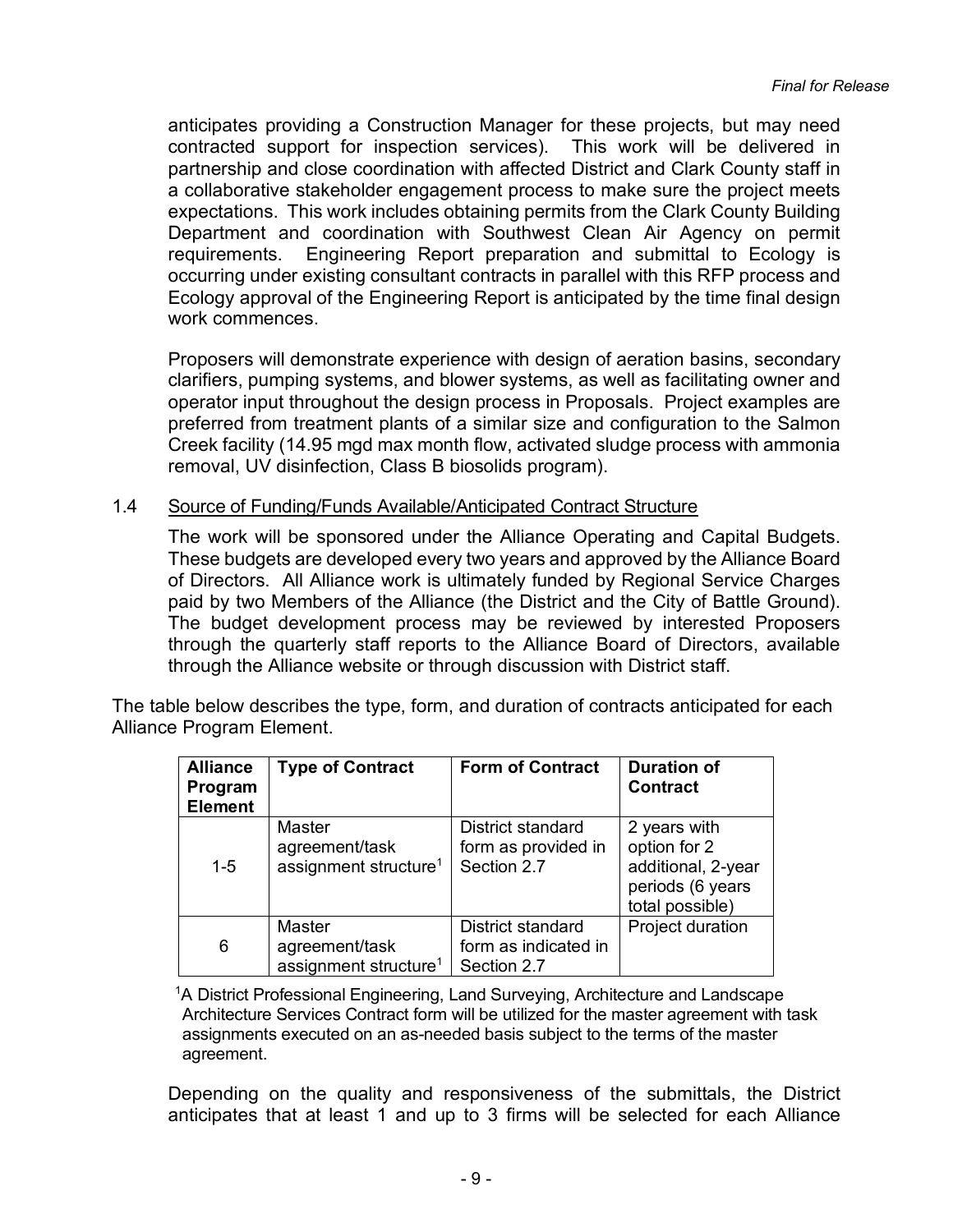Program Element. However, the District reserves the right to not select a Proposal for a particular Program Element or award more than 3 contracts for a Program Element based on the best interests of the Alliance as determined by the Review **Committee** 

#### <span id="page-11-0"></span>1.5 RFP Schedule

The anticipated RFP timeline is indicated below. The District reserves the right to change the timeline as it deems necessary.

- Request for Proposals (RFP) Released via Alliance website with a public notice posted in *The Columbian*, the *Oregon and Seattle DJC*, and with the *Washington State Office of Minority & Women's Business Enterprises* – May 6, 2020
- Pre-proposal workshop June 3, 2020
- Proposals Due July 2, 2020
- Evaluation of Proposals (*short list if required*) July August 2020
- Interviews (*if required*) and Selection/Recommendation September 21, 2020 through October 1, 2020
- Contract development October 2020 to early December 2020
- Alliance Board of Directors approval of 2020 Capital Plan December 18, 2020
- District Board of Commissioners approval of contracts December 22, 2020
- Proposer Notice to Proceed January 2021

#### <span id="page-11-1"></span>**2.0 General Requirements**

#### <span id="page-11-2"></span>2.1 Administrative Requirements

Proposers shall comply with all management and administrative requirements established by Washington Administrative Code (WAC), the Revised Code of the State of Washington (RCW) and any subsequent amendments or modifications, as applicable to providers licensed in the State of Washington.

All Proposers shall be listed on the Plan Holders list in order to be considered responsive. To be listed, a Proposer shall contact the individual listed on the RFP cover page. A current Plan Holders list will be maintained on the Alliance website. This list will be used to issue supplemental instructions as necessary for the RFP process.

<span id="page-11-3"></span>2.2 Authorship

Proposers must identify any assistance provided by agencies or individuals outside the Proposer's own organization in preparing the proposal. No contingent fees for such assistance will be allowed to be paid under any contract resulting from this RFP.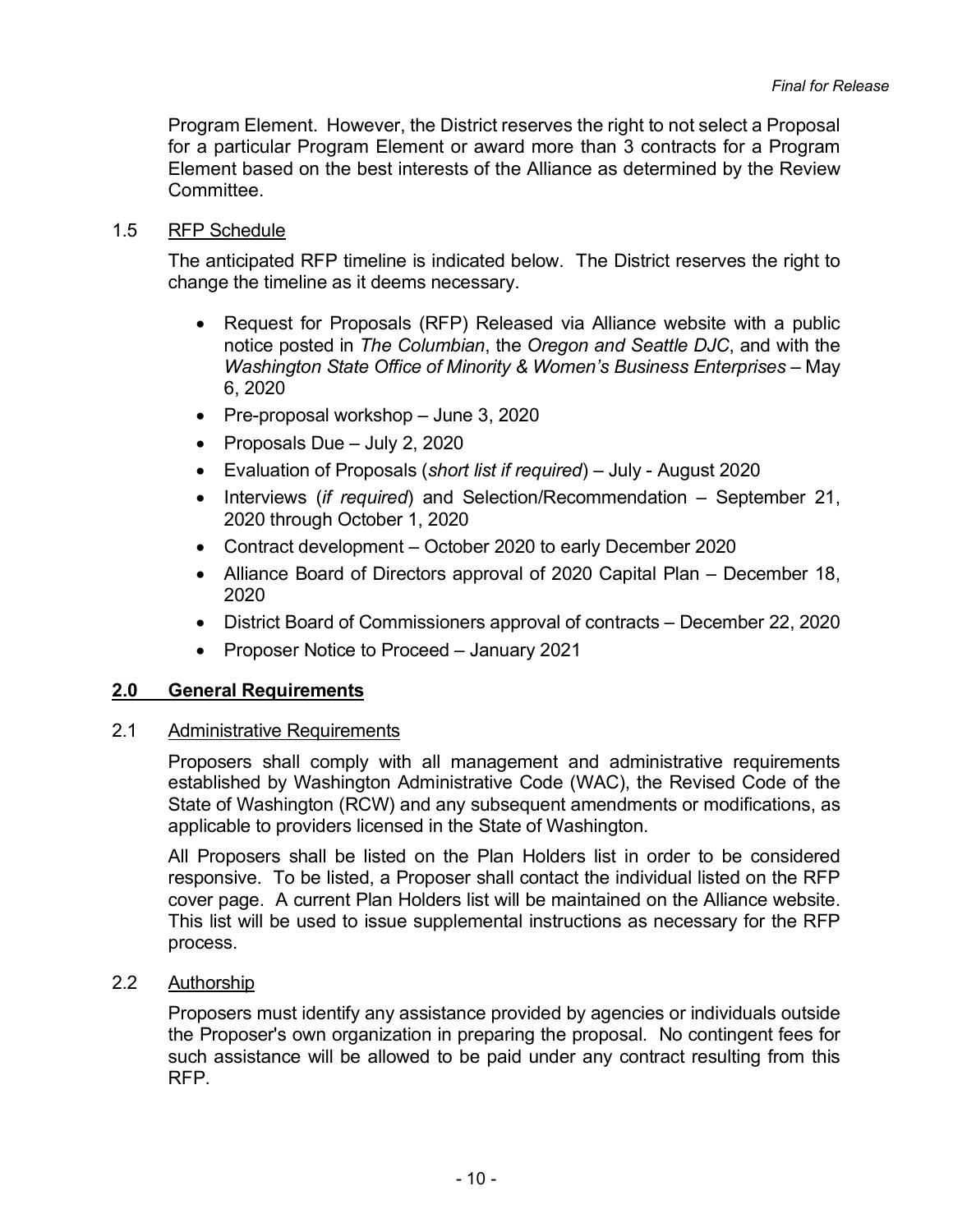All proposals and products submitted become the property of the District. It is understood and agreed that the prospective Proposer claims no proprietary rights to the ideas and written materials contained in or attached to the proposal submitted.

#### <span id="page-12-0"></span>2.3 Cancellation of Award

The District reserves the right to immediately cancel an award if the contractual agreement has not been entered into by both parties or if new state regulations or policy makes it necessary to change the program purpose or content, discontinue such programs or impose funding reductions. In those cases where negotiation of contract activities is necessary, the District reserves the right to limit the period of negotiation to sixty (60) days, after which time funds may be unencumbered.

#### <span id="page-12-1"></span>2.4 Confidentiality

Proposer shall comply with all applicable state and federal laws governing the confidentiality of information.

#### <span id="page-12-2"></span>2.5 Conflict of Interest

All proposals submitted must contain a statement disclosing or denying any interest, financial or otherwise, that any employee or official of the Alliance or its Members (City of Battle Ground, Clark County, Clark Regional Wastewater District or City of Ridgefield) may have in the proposing firm or proposed project. *A statement to this effect in the cover letter is sufficient in addressing this requirement*.

### <span id="page-12-3"></span>2.6 Consortium of Agencies

Any consortium of companies or agencies submitting a proposal must certify that each company or agency of the consortium can meet the requirements set forth in the RFP.

#### <span id="page-12-4"></span>2.7 Award of Contract

The contract award will not be final until the District and the Proposer have executed a contractual agreement. The District is not responsible for any costs incurred prior to the effective date of the contract. The District reserves the right to make an award without further negotiation of the proposal submitted.

#### <span id="page-12-5"></span>2.8 Debarment and Suspension

Proposer must certify that it is not debarred, suspended or otherwise excluded from, or ineligible for, participation in Federal Assistance programs under Executive Order 12549, "Debarment and Suspension." Proposer must also certify that it will not contract with a subcontractor that is debarred or suspended. *A statement to this effect in the cover letter is sufficient in addressing this requirement*.

#### <span id="page-12-6"></span>2.9 Disputes

The District encourages the use of informal resolution to address complaints or disputes arising over any actions in implementing the provisions of this RFP. Written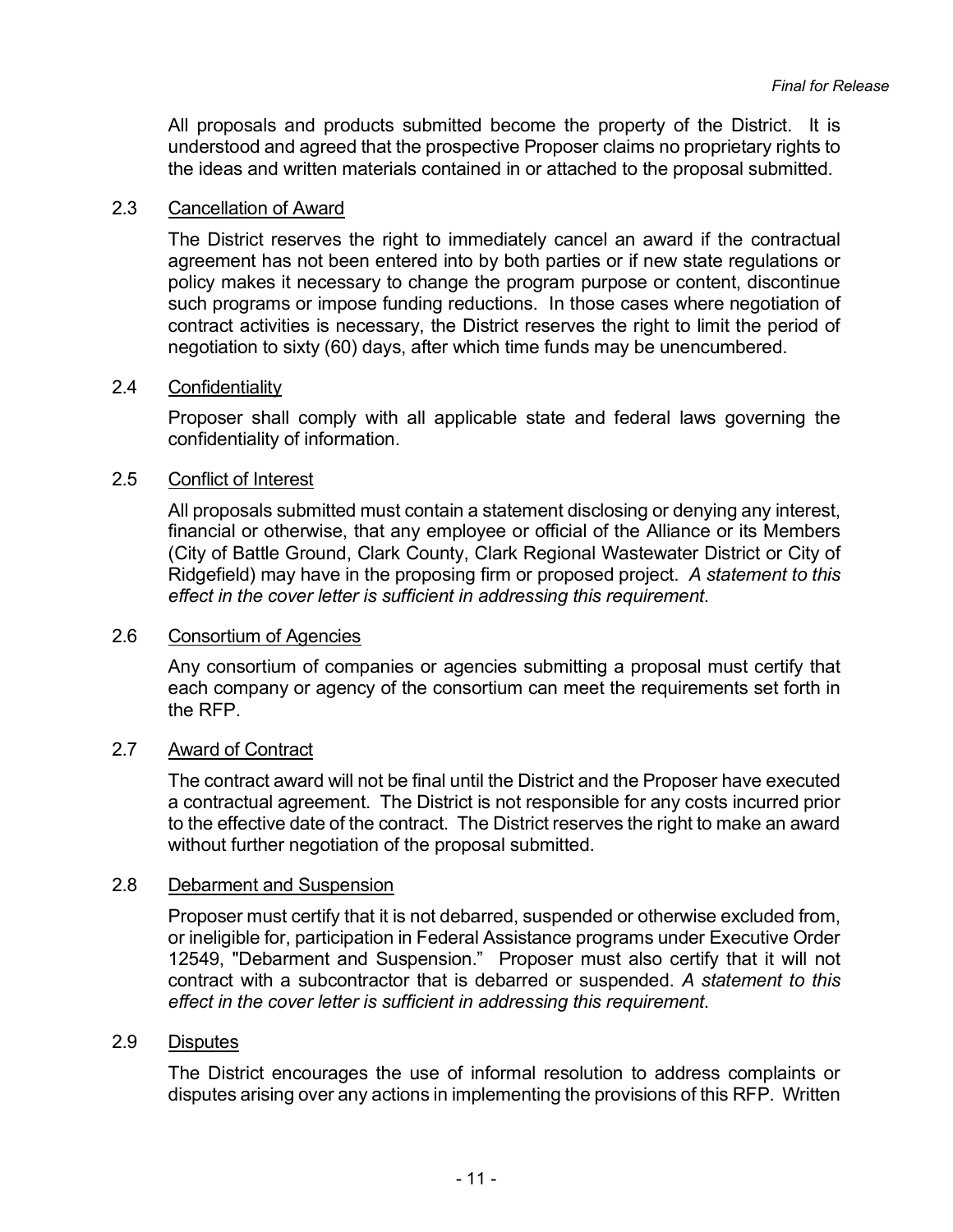complaints regarding the RFP process should be addressed to the Contact Individual indicated on the cover.

#### <span id="page-13-0"></span>2.10 Non-Discrimination & Equal Employment Opportunity

It is the policy of the District to not discriminate and to require equal opportunity in employment and services subject to eligibility standards that may be required for a specific program.

During the term of this agreement, Consultant and parties subconsulting under this Agreement, will not discriminate against any person, applicant for employment or employee because of creed, race, color, religion, sex, handicap, ancestry, national origin, age, citizenship, marital status, sexual orientation, political ideology or belief, or the presence of any sensory, mental or physical disability, unless based on a bona fide occupational qualification. Contractor will take affirmative action to ensure that applicants and employees are treated fairly without regard to their creed, race, color, religion, sex, handicap, ancestry, national origin, age, citizenship, marital status, sexual orientation, political ideology or belief, or the presence of any sensory, mental or physical disability. Such action shall include all terms and conditions of employment, compensation and benefits.

The Consultant and all parties subcontracting under the authority of this Contract shall comply fully with all applicable federal, state and local laws, ordinances, executive orders and regulations that prohibit discrimination. These laws include, but are not limited to, chapter RCW 49.60, Titles VI and VII of the Civil Rights Act of 1964, the American with Disabilities Act, and the Restoration Act of 1987. The Consultant and its subconsultants shall further comply fully with any equal opportunity requirements set forth in any federal regulations, statutes or rules included or referenced in the contract documents.

In compliance with Section 504 of the Rehabilitation Act of 1973, as amended and the Americans with Disabilities Act of 1990 as amended (ADA), Consultant must not discriminate against people with disabilities, and shall not deny participation or the benefits of such services, programs, or activities to people with disabilities on the basis of such disability.

#### <span id="page-13-1"></span>2.11 Insurance

Prior to the execution of a contract, the Proposer(s) selected must provide the District with a certificate of commercial liability for a minimum of \$1,000,000 identifying the Alliance and its elected officials, officers and employees as additional insureds. In addition, Errors and Omissions liability insurance coverage will be required for this project in the amount of \$1,000,000.

#### <span id="page-13-2"></span>2.12 Late Proposals

A proposal received after the date and time indicated herein will not be accepted. No exceptions will be made.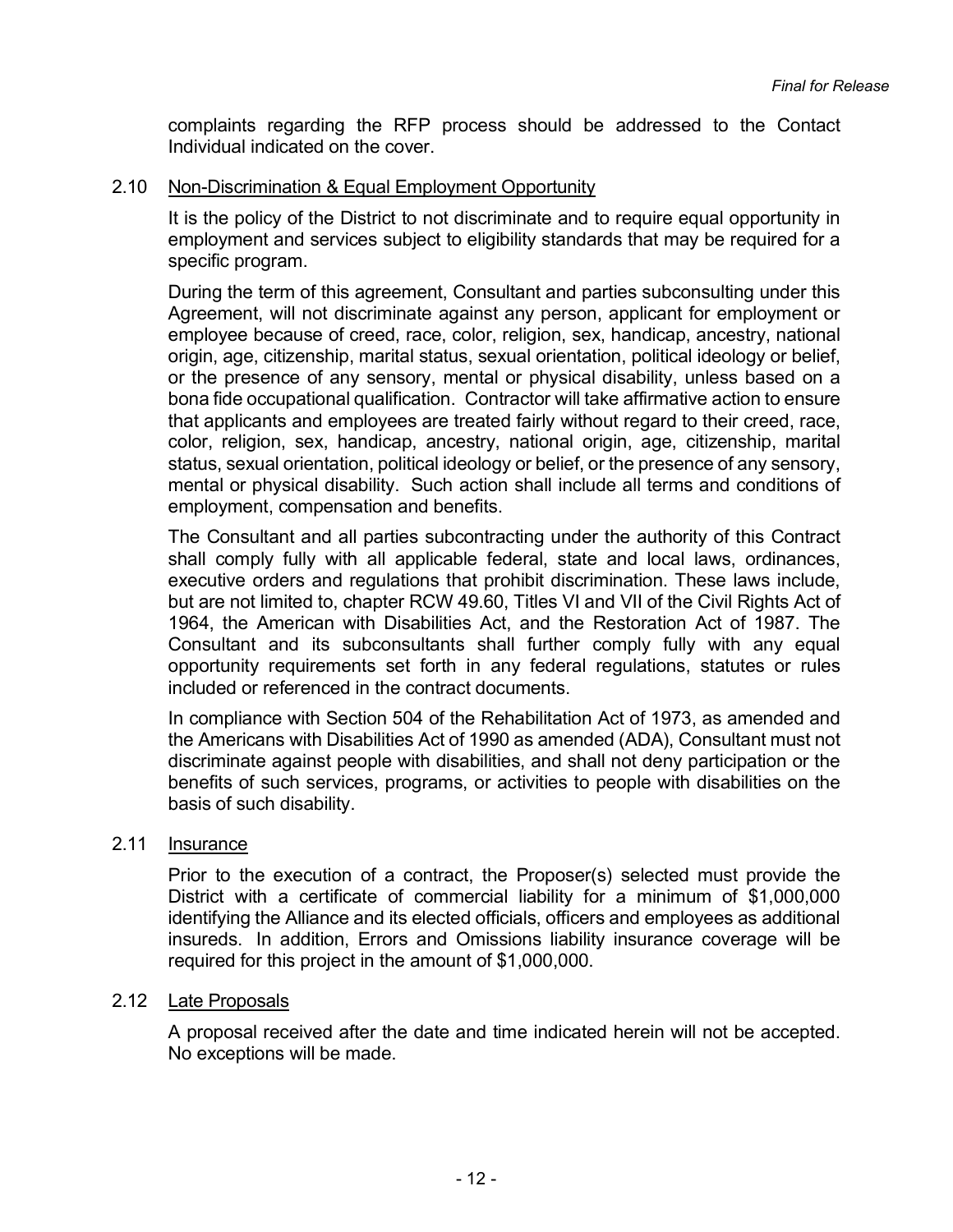#### <span id="page-14-0"></span>2.13 Limitation

This RFP does not commit the District to award a contract, to pay any costs incurred in the preparation of a response to this RFP or to procure or contract for services or supplies. The District reserves the right to accept or reject any or all proposals received as a result of this RFP, to negotiate with all qualified sources, to waive formalities, to postpone award or to cancel, in part or in its entirety, this RFP if it is in the best interest of the District to do so.

#### <span id="page-14-1"></span>2.14 Interviews

An interview may be required of those Proposers whose proposals are under consideration. Proposers may be informed that an interview is desired and will be notified of the date, time and location the interview is to be conducted.

#### <span id="page-14-2"></span>2.15 Single Audit Requirements

Any contract awarded as a result of this RFP may include the agreement to annually audit any contracts with the District. Audits shall be performed in accordance with Office of Management and Budget (OMB) Circular A-128 or A-133 as appropriate and shall be received by the District within the 12-month period following the close of each fiscal year. Agencies not covered by federal single audit requirements may be responsible for an independent agency audit, which meets general accepted auditing standards.

#### <span id="page-14-3"></span>2.16 Other Audit/Monitoring Requirements

In addition, auditing or monitoring for the following purposes will be conducted at the discretion of the District: Fund Accountability, Contract Compliance and Program Performance.

#### <span id="page-14-4"></span>2.17 Subcontracting

No activities or services included as a part of this proposal may be subcontracted to another organization, firm or individual without the approval of the District. Such intent to subcontract shall be clearly identified in the proposal. It is understood that the Proposer is held responsible for the satisfactory accomplishment of the service or activities included in a subcontract.

#### <span id="page-14-5"></span>2.18 Verbal Proposals

Verbal proposals will not be considered in making the award of any contract as a result of this RFP.

#### <span id="page-14-6"></span>2.19 Minority, Women-Owned, and Veteran-Owned Firms

Minority, women-owned, and veteran-owned firms are encouraged to submit proposals, as applicable. Consultants are encouraged to provide minority, womenowned, and veteran-owned firms the maximum practicable opportunity for subcontracting under the authority of this Contract.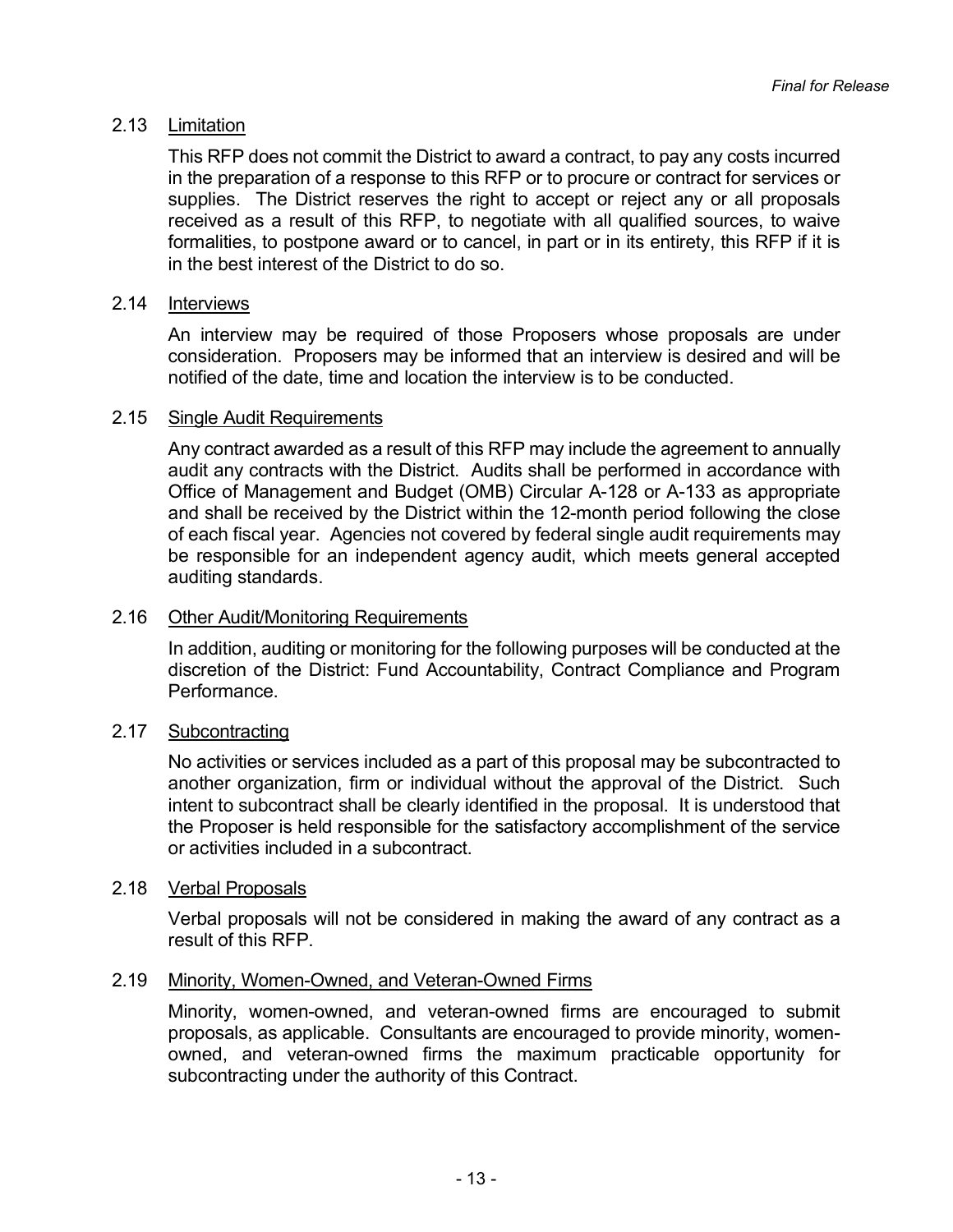#### <span id="page-15-0"></span>2.20 Interlocal Cooperation Act

Clark Regional Wastewater District has made this RFP subject to Washington State statute RCW 39.34. Therefore, the proposer, at the proposers' option, will extend identical services to other public agencies wishing to participate in this RFP. Each public agency wishing to utilize this RFP will issue a contract binding only their agency. Each contract is between the proposer and the individual agency with no liability to Clark Regional Wastewater District.

#### <span id="page-15-1"></span>**3.0 Proposal Preparation and Submittal**

#### <span id="page-15-2"></span>3.1 Request for Proposal (RFP) Process

Proposers may submit on any individual Program Element or any combination of Program Elements within a single Proposal document. Proposers must provide a complete submittal for all services contemplated within an individual Program Element. Proposals for a partial Program Element will be considered nonresponsive. Individual Program Element Proposals will be independently evaluated.

It is the District's intent to select a Proposer or Proposers for each Program Element based on the qualification and abilities of the firm, the team, and key project individuals. Proposers may be individual firms or teams as appropriate to meet the specific needs of the Program Element.

These instructions were developed to aid in Proposal development. They also provide for a structured format so reviewers can systematically evaluate several Proposals. These directions apply to all Proposals submitted.

#### <span id="page-15-3"></span>3.2 Pre-Proposal Meetings/District Staff Availability

A formal Pre-Proposal conference is planned for this RFP process. Although additional access to Alliance Member agency staff is not formally restricted as part of the RFP process, the District does request that Proposers exercise reasonable respect for the time of busy professionals in the Proposer's various inquiries.

#### <span id="page-15-4"></span>3.3 Proposal Clarification

Questions regarding this RFP must be directed in writing, via email, to the Contact Individual indicated on the cover. The deadline for submitting such questions is seven (7) calendar days prior to the due date for Proposals. An addendum will be issued no later than seventy-two (72) hours prior to the Proposal due date, to all Proposers listed on the Plan Holders list, if a substantive clarification is required.

A question and answer log will be maintained on the Alliance website. This log will be updated as needed when Proposers ask questions that warrant a response to the larger group.

#### <span id="page-15-5"></span>3.4 Proposal Submission

It is the Proposer's responsibility to ensure that Proposals are received prior to the specified closing date/time, and with the method specified.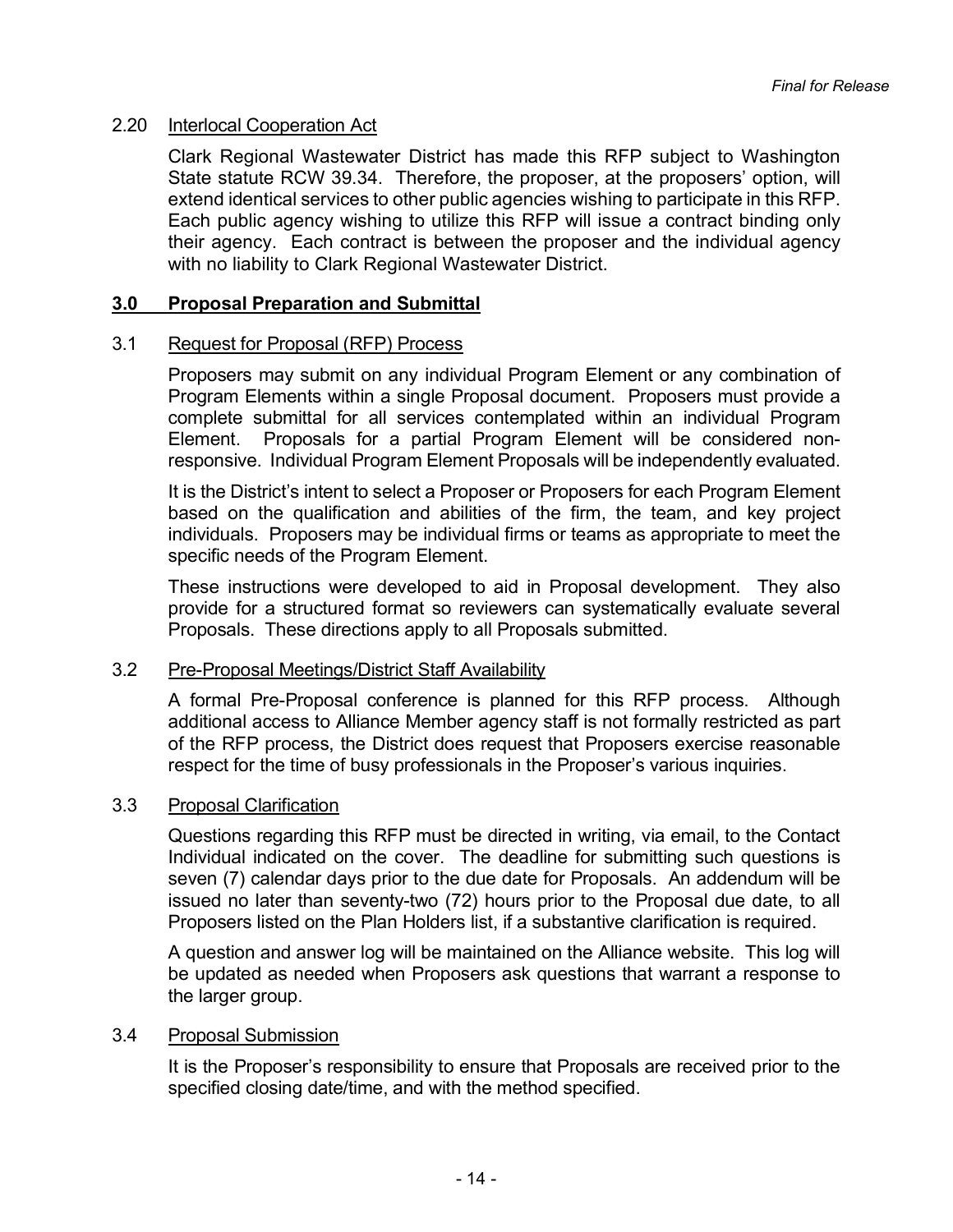By submitting a response, the Proposer is accepting the general instructions and conditions of this RFP and the District Professional Engineering, Land Surveying, Architecture and Landscape Architecture Services Contract form which is listed as a Support Document in Section 3.7 of this RFP.

#### <span id="page-16-0"></span>3.5 Proposal Format

The Proposal package must include all of the sections in the order indicated.

At the time of submission, the Proposal must provide a full description of all services following the outline presented in the following section. The Proposal must enable readers to understand how the Proposer intends to accomplish the work and what measurable outcomes are expected to be achieved.

Proposals must be clear, succinct and not to exceed the pages specified in the following section. All text shall be 12-point font size or larger and lines shall be single spaced or greater.

A page is defined as a single side of a sheet. Each printed side of a sheet is a page. A page is further defined as 8.5 x 11 for text and 8.5 x 11 or 11 x 17 for supplemental drawings, pictures and diagrams. Section dividers, title page, table of contents and appendices do not contribute to the overall page count. The PDF document must be submitted in print-ready format.

#### <span id="page-16-1"></span>3.6 Proposal Organization and Content

Proposals shall be organized in the following manner:

1. *Proposal Summary Form*

The attached Proposal Summary Form (Attachment A) is designed to serve as the cover sheet. Do not attach cover letters, title pages or blank sheets ahead of this form, nor substitute letterhead paper for it. This form must be signed by a person authorized to enter into contract negotiations on behalf of your firm.

The Proposer shall indicate on the Proposal Summary Form if the submittal is to be considered for an individual Program Element or multiple Program Elements, as defined in Section 1.3.

- 2. *Cover Letter*
- 3. *Table of Contents*
- 4. *Understanding, Approach, and Issues*

The Proposer shall indicate its overall understanding of the scope of a Program Element, their approach to the work, and specific issues that are considered to be important for the work contemplated. This section shall address the topics indicated in Section 1.3 at a minimum. Proposer shall submit a separate clearly labeled *Understanding, Approach, and Issues* section for each proposed Program Element.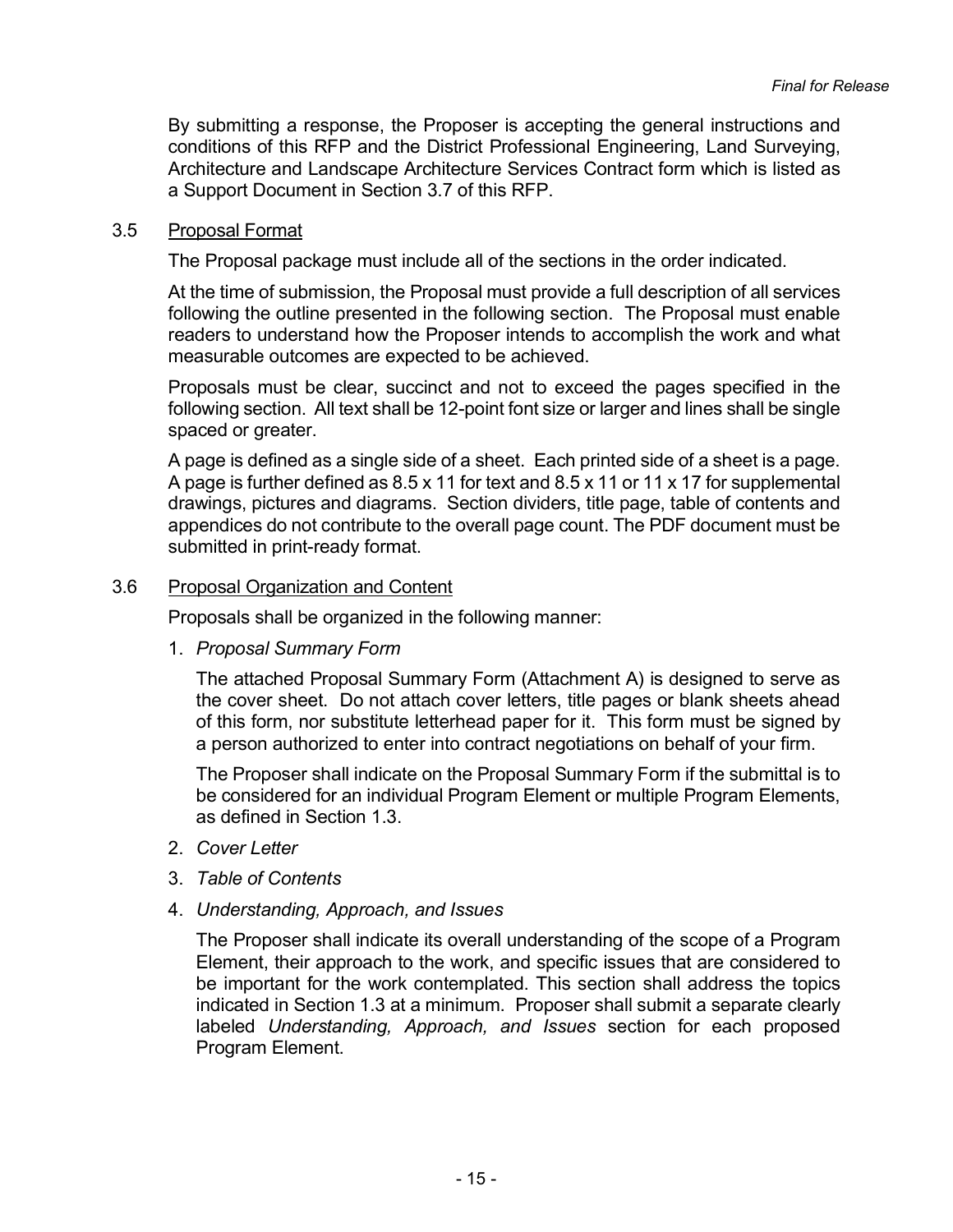5. *Team, Experience, and References*

Proposer shall indicate proposed team members and the overall organization and structure of the team, outlining key interactions and responsibilities. Specific relevant project experiences and references shall be included in this section demonstrating the qualifications of the team to perform work in the Program Element contemplated. Proposers should assume that the District will contact references, so accurate information is appreciated. Proposer shall submit a separate clearly labeled *Team, Experience, and References* section for each proposed Program Element.

6. *Appendix A Resumes*

Resumes for individuals proposed for the work shall be contained in Appendix A and shall indicate for which Program Element(s) the individual is being proposed.

7. *Page Counts*

Page counts for the Proposal sections described in Items  $1 - 6$  above shall be as follows:

|                                             | <b>Section</b>                                                                                                  | <b>Page Count</b>                                |                                                      |
|---------------------------------------------|-----------------------------------------------------------------------------------------------------------------|--------------------------------------------------|------------------------------------------------------|
|                                             | <b>Proposal Summary Form</b>                                                                                    |                                                  |                                                      |
|                                             | <b>Cover Letter</b>                                                                                             |                                                  |                                                      |
|                                             | <b>Table of Contents</b>                                                                                        |                                                  |                                                      |
| <b>Alliance Program Element<sup>1</sup></b> |                                                                                                                 | Understanding,<br>Approach, and<br><b>Issues</b> | Team,<br><b>Experience, and</b><br><b>References</b> |
| 1                                           | <b>Existing and Emerging</b><br><b>Regulatory Support</b>                                                       | $\overline{2}$                                   | 2                                                    |
| $\overline{2}$                              | <b>Asset Management Program</b><br>Support                                                                      | $\overline{2}$                                   | 2                                                    |
| 3                                           | <b>Operator Engineering Support</b>                                                                             | $\overline{2}$                                   | $\overline{2}$                                       |
| 4                                           | <b>Capital Plan and Capital Program</b><br>Support                                                              | 3                                                | 3                                                    |
| 5                                           | <b>Capital Project Delivery Services</b>                                                                        | 4                                                | 4                                                    |
| 6                                           | <b>Final Design and Construction</b><br>Services for Phase 5B: Package<br>2 - SCTP Capacity Increase<br>Project | 4                                                | 4                                                    |
|                                             | <b>Maximum Proposal Page Count</b>                                                                              | 38                                               |                                                      |
|                                             | <b>Appendix A: Resumes</b>                                                                                      | 2 pages/individual                               |                                                      |

1 Page count is maximum per Alliance Program Element and includes all text, drawings, diagrams, schedules, figures, etc. Proposals for fewer than all six Alliance Program Elements will reflect the corresponding page count.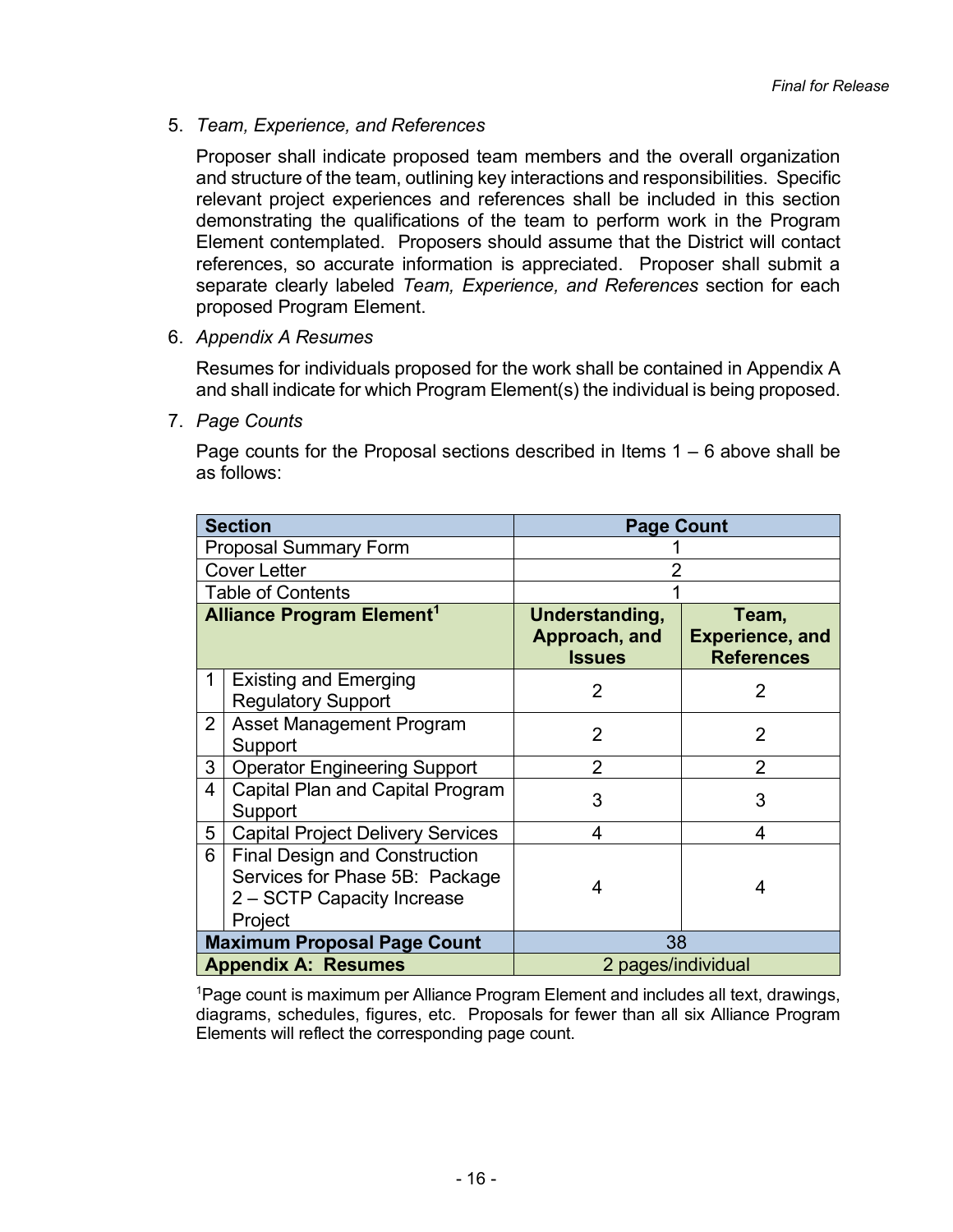## <span id="page-18-0"></span>3.7 Support Documents

Each Proposer may obtain the following background information in electronic format from the Alliance website [\(https://discoverycwa.org/consultants.html\)](https://discoverycwa.org/consultants.html):

## **Alliance Program Element 1: Existing and Emerging Regulatory Support**

- APE-1 Emerging Regulatory Issues Update for DCWA Memo
- APE-1 Emerging Regulatory Issues Update for DCWA Table

## **Alliance Program Element 2: Asset Management Program Support**

• APE-2 Alliance Asset Management Report

## **Alliance Program Element 3: Operator Engineering Support**

- APE-3 Ridgefield Aeration Basin Transition Memo
- APE-3 Salmon Creek Staffing Study

## **Alliance Program Element 4: Capital Plan and Capital Program Support**

- APE-4 2018 Alliance Capital Plan
- APE-4 2019-2020 Alliance Operating & Capital Budget
- APE-4 Draft 2020 Capital Plan
- APE-4 SCTP HVAC Evaluation
- APE-4 SCTP Security Evaluation

## **Alliance Program Element 5: Capital Project Delivery Services**

• Refer to APE-4 Capital Plan Support Documents

## **Alliance Program Element 6: Final Design and Construction Services for Phase 5B: Package 2 - SCTP Capacity Increase Project**

• APE-6 Phase 5B Package 2 - SCTP Capacity Increase Project Definition

## **General:**

• District Professional Engineering, Land Surveying, Architecture and Landscape Architecture Services Contract with attachments

## <span id="page-18-1"></span>**4.0 Proposal Evaluation Process and Scoring**

## <span id="page-18-2"></span>4.1 Evaluation Process

A Review Committee will evaluate proposals received in response to this RFP. The Review Committee is anticipated to include the following individuals:

- District General Manager, or designee
- District Engineer, or designee
- District Operations Manager, or designee
- County Wastewater Operations Manager, or designee
- Alliance Capital Program Manager, or designee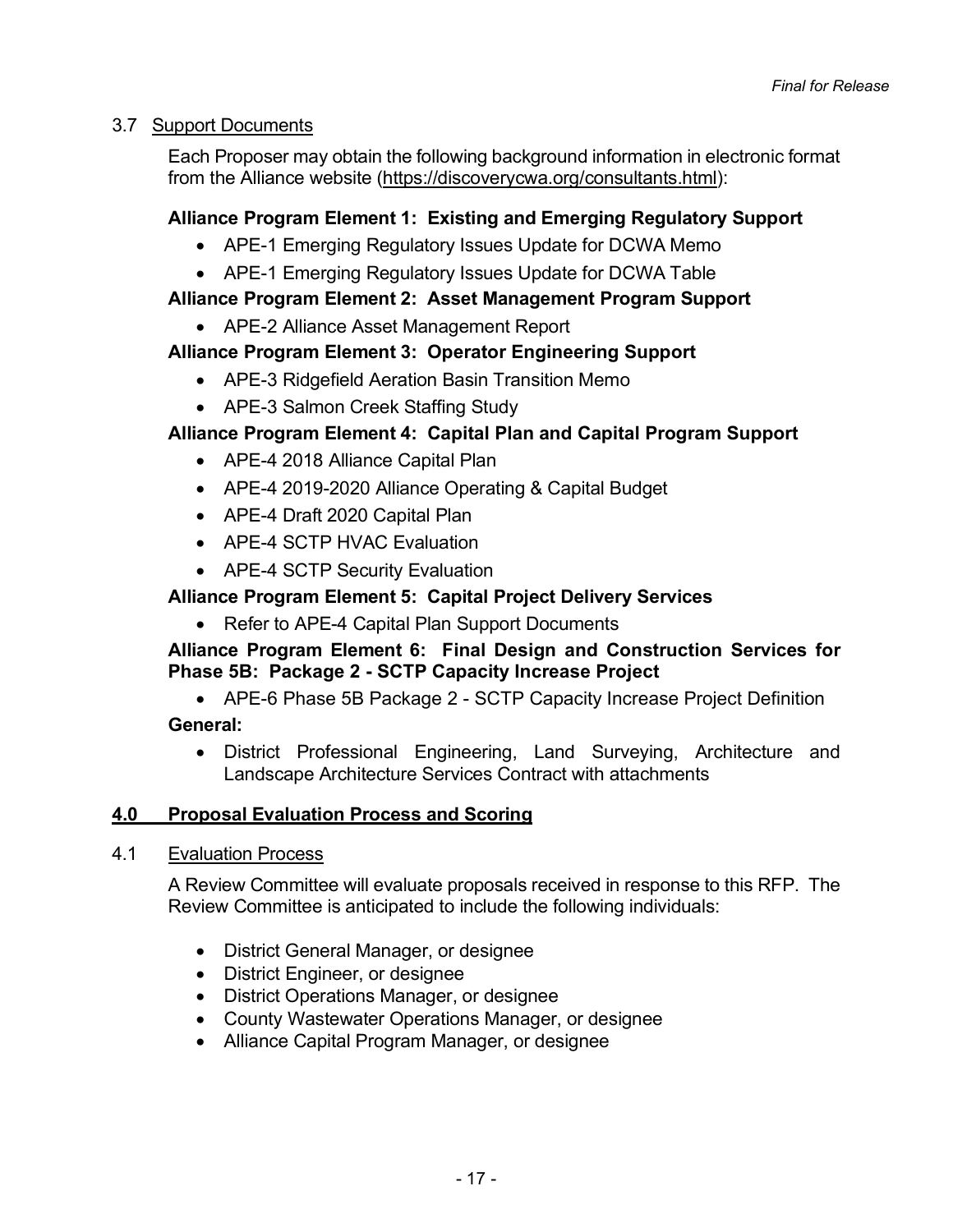The Review Committee will proactively solicit input from a cross-section of interests. The Review Committee may also seek outside expertise, including but not limited to input from technical advisors, to assist in evaluating proposals.

The Review Committee recommendations will be presented by the General Manager to the District Board of Commissioners. The contract will be approved by the District Board of Commissioners, with appropriate notice provided to the Alliance Board of Directors and the Alliance Standing Committees.

During the evaluation process, the Review Committee has the right to require any clarification it needs in order to understand the Proposer's view and approach to the project and scope of the work.

The District reserves the right to make a recommendation for selection after proposal evaluation and further reserves the right to reject all proposals.

The successful Proposer(s) shall be selected by the following process:

#### *Step 1 – Initial Screening of Proposals*

The Review Committee will review the proposals for compliance with the RFP requirements. Proposals found to be non-compliant with the RFP requirements may disqualify the proposal from further consideration.

#### *Step 2 – Scoring of Proposals*

The Review Committee will score the proposals based on the information submitted according to the evaluation criteria and point factors. Proposals will be considered exactly as submitted, except where formal clarification has been requested by the Review Committee as noted above. See Section 4.2 for further information.

#### *Step 3 – Interviews (if required)*

Following evaluation of the proposals, the highest-ranking Proposers may be invited to participate in an interview process. The District will notify Proposers as soon as possible for scheduling of interviews. The Contact Individual indicated on the cover will schedule interviews with the contact person provided in the proposal. Additional interview information will be provided at the time of the invitation. The intent of the interviews is to help clarify and verify information provided in the proposal and to provide the Review Committee an opportunity to meet the project manager and key personnel that will have direct involvement in the project(s) or Program Element.

If interviews are necessary, the written proposals will be considered along with the results of the interview process in order to determine a composite final score and therefore a final ranking for the Proposers.

#### *Step 4 – Contract Negotiation*

The Review Committee will make a recommendation to begin negotiations with the selected Proposer from the interview process.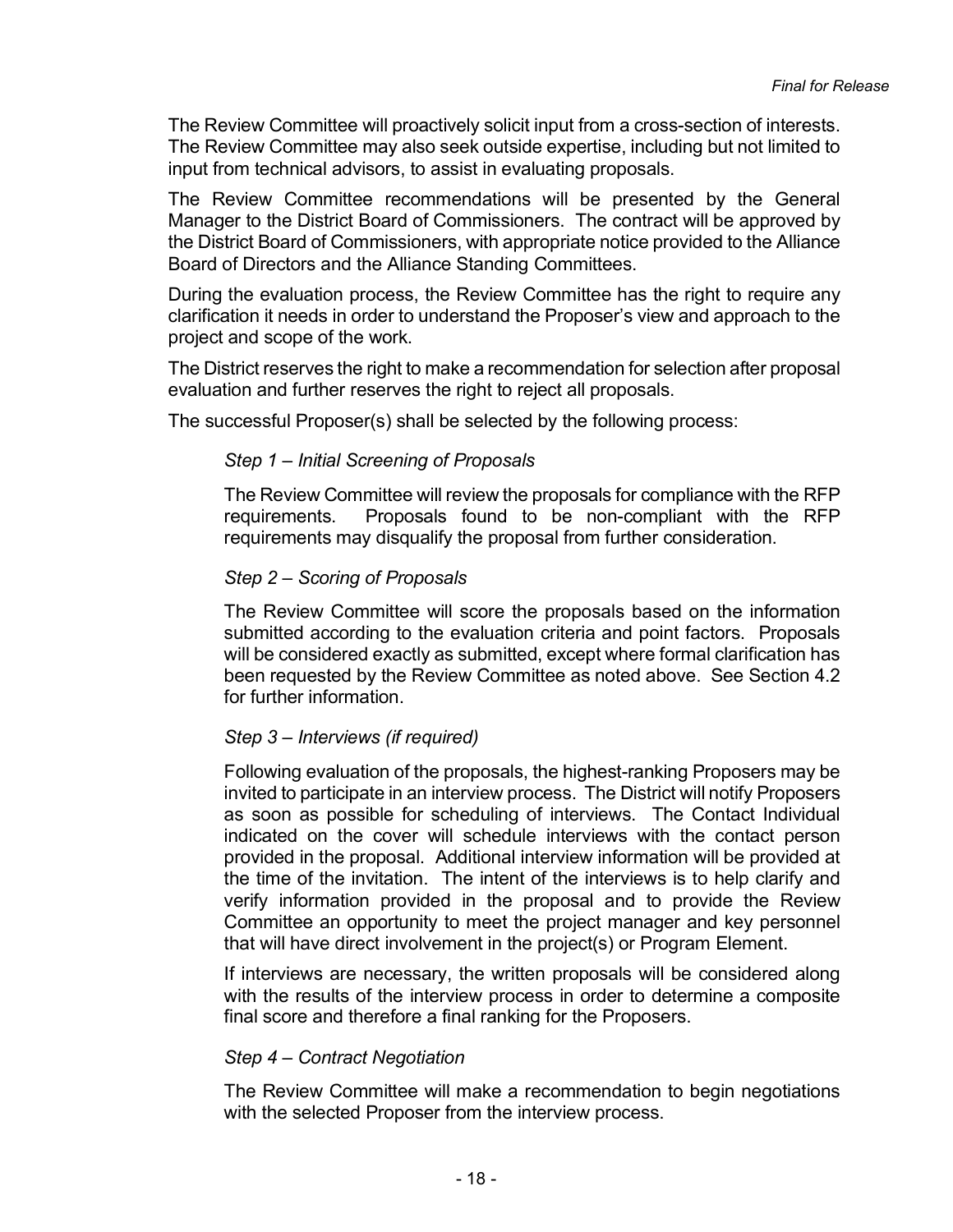If the selected Proposer and the Contact Individual indicated on the cover are unable to agree on the final scope, schedule and budget, the District reserves the right to terminate the negotiations with the selected Proposer and initiate contract negotiations with the next highest rated Proposer. The contract negotiation process will be considered complete when a District Professional Engineering, Land Surveying, Architecture & Landscape Architecture Services Contract has been approved by the District Board of Commissioners and executed by the District General Manager.

### <span id="page-20-0"></span>4.2 Scoring

Each proposal received in response to the RFP will be objectively evaluated and rated according to a specified point system. A one hundred (100) point system will be used and weighted against the following criteria:

| Criteria                                                                         | <b>Points</b> |
|----------------------------------------------------------------------------------|---------------|
| <b>Quality of Proposal/RFP Compliance</b><br>Understanding, Approach, and Issues | 10<br>45      |
| Team, Experience and References                                                  | 45            |
|                                                                                  |               |

Total Points Available 100